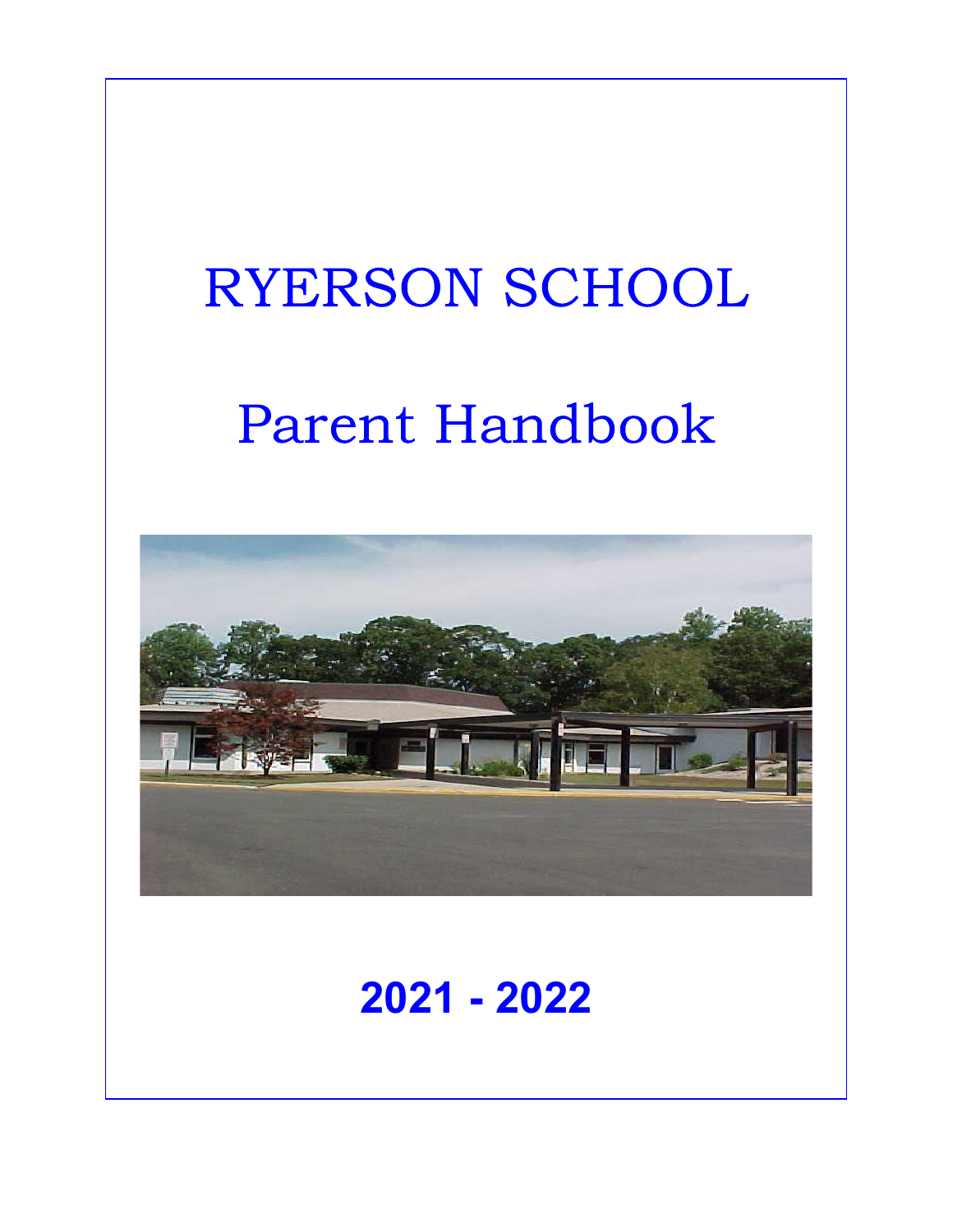#### KATHLEEN H. RYERSON ELEMENTARY SCHOOL

#### PARENT HANDBOOK

2021 - 2022

 Mrs. Kelly K. Spooner, Principal 203 245-6440

 Mrs. Elizabeth Solin, Secretary 203 245-6440

 Mrs. Elizabeth Fortsch, R.N., Nurse 203 245-6442

> 982 Durham Road Madison, CT 06443-1843

 Durham School Services 203 318-0777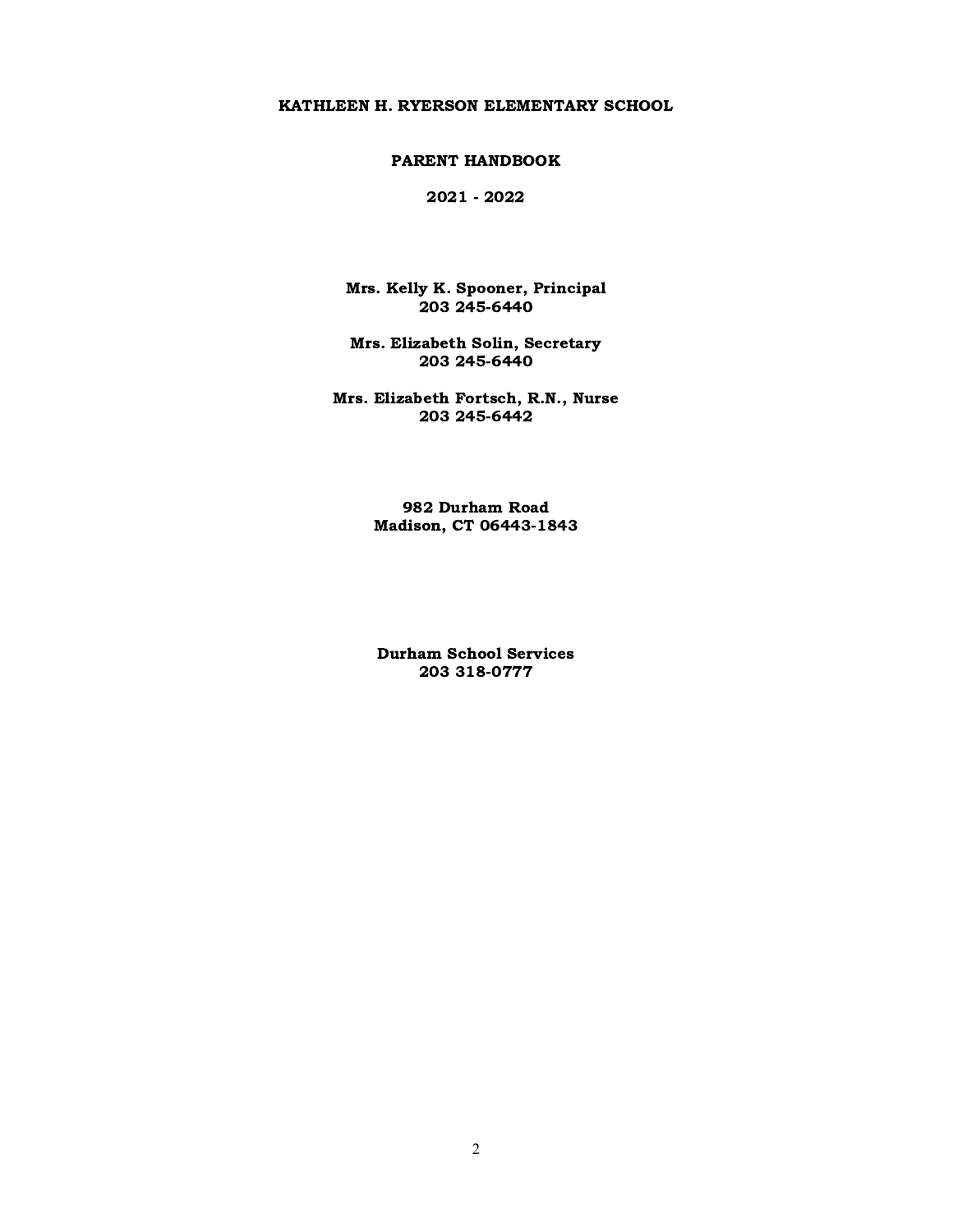|                                                                   | 566777777                                      |
|-------------------------------------------------------------------|------------------------------------------------|
|                                                                   | $\overline{7}$<br>$7 - 8$<br>$8 - 10$<br>$8-9$ |
| <b>SPECIAL AREA STAFF</b>                                         | $9 - 10$                                       |
| STEPS IN COMMUNICATION<br>MADISON PUBLIC SCHOOLS VISION STATEMENT | 10<br>10                                       |
| RYERSON SCHOOL BEHAVIOR STANDARDS                                 | 11                                             |
| <b>BULLYING</b>                                                   | $11 - 12$                                      |
| SCHOOL CANCELATION AND EARLY DISMISSAL                            | $12 - 13$                                      |
| NO SCHOOL ANNOUNCEMENT                                            | 12                                             |
| EARLY CLOSINGS DUE TO INCLEMENT WEATHER                           | 13                                             |
| <b>WEBSITE</b>                                                    | 13                                             |
| <b>INFORMATION AND POLICIES</b>                                   | 13                                             |
| <b>BOARD OF EDUCATION</b><br><b>RYERSON SCHOOL</b>                | 13<br>13                                       |
| <b>ATTENDANCE</b>                                                 | 13                                             |
| <b>ABSENCES</b>                                                   | 14                                             |
| <b>EXCUSED ABSENCES</b>                                           | 14                                             |
| UNEXCUSED ABSENCES                                                | 14                                             |
| <b>EXCESSIVE ABSENCES</b>                                         | $14 - 15$                                      |
| PARENTS/GUARDIANS                                                 | 14                                             |
| <b>SCHOOL</b>                                                     | 15                                             |
| PROCEDURES FOR REPORTING ABSENCES & IMPACT                        | $15-16$                                        |
| <b>STUDENT ABSENCES</b>                                           | 15                                             |
| <b>VACATIONS</b>                                                  | 15                                             |
| <b>TARDINESS</b>                                                  | 15                                             |
| <b>EARLY DISMISSAL</b>                                            | 16                                             |
| CHILD DROP OFF AND PICK-UP PROCEDURES                             | 16                                             |
| <b>BUS INFORMATION</b>                                            | $16 - 17$                                      |
| <b>BOARDING THE BUS</b>                                           | 16                                             |
| <b>RIDING THE BUS</b><br><b>LEAVING THE BUS</b>                   | 17<br>17                                       |
| STUDENT INFORMATION                                               | $17 - 18$                                      |
| DRESS AND GROOMING                                                | 17                                             |
| <b>LOST AND FOUND</b>                                             | 18                                             |
| STUDENT INSURANCE                                                 | 18                                             |
| <b>CAFETERIA</b>                                                  | 18                                             |
| CAFETERIA, PLAYGROUND, AND HALLWAY RULES                          | 18-19                                          |
| <b>CAFETERIA</b>                                                  | 18                                             |
| PLAYGROUND RULES                                                  | 19                                             |
| <b>HALLWAY RULES</b>                                              | 19                                             |
| FIRE AND SAFETY DRILLS                                            | 19                                             |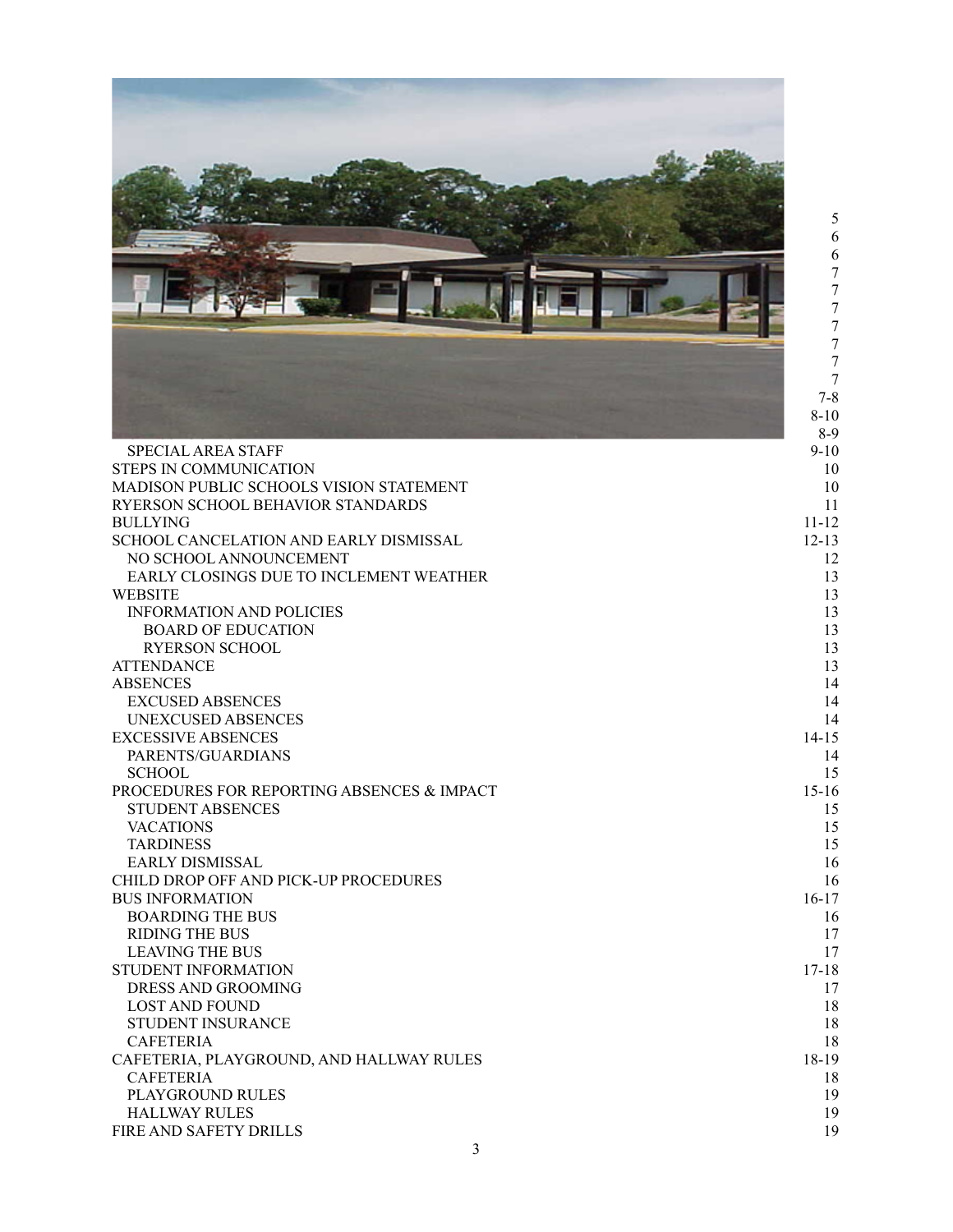<span id="page-3-0"></span>

| <b>SCHOOL HEALTH SERVICES</b>                       | $19 - 20$ |
|-----------------------------------------------------|-----------|
| <b>HEALTH CONCERNS</b>                              | 20        |
| MEDICATION IN SCHOOL                                | 20        |
| MANAGED FOOD POLICY                                 | 21        |
| <b>HOMEWORK</b>                                     | 21-23     |
| K-4 ELEMENTARY HOMEWORK REGULATIONS/RECOMMENDATIONS | 22        |
| GRADES K-2                                          | 22        |
| GRADES $3 & 4$                                      | $22 - 23$ |
| FOR PARENTS & STUDENTS: WAYS TO PRACTICE            | 23        |
| PARENT TEACHER ORGANIZATION 2017-2018               | 24        |
| <b>OFFICERS</b>                                     | 24        |
| ROOM PARENTS                                        | 24        |
| <b>VOLUNTEERS AND VISITORS</b>                      | 24        |
| MADISON BEFORE/AFTERSCHOOL PROGRAM                  | 25        |
| ANNUAL BOARD OF EDUCATION POLICIES/NOTIFICATIONS    | 26        |
|                                                     |           |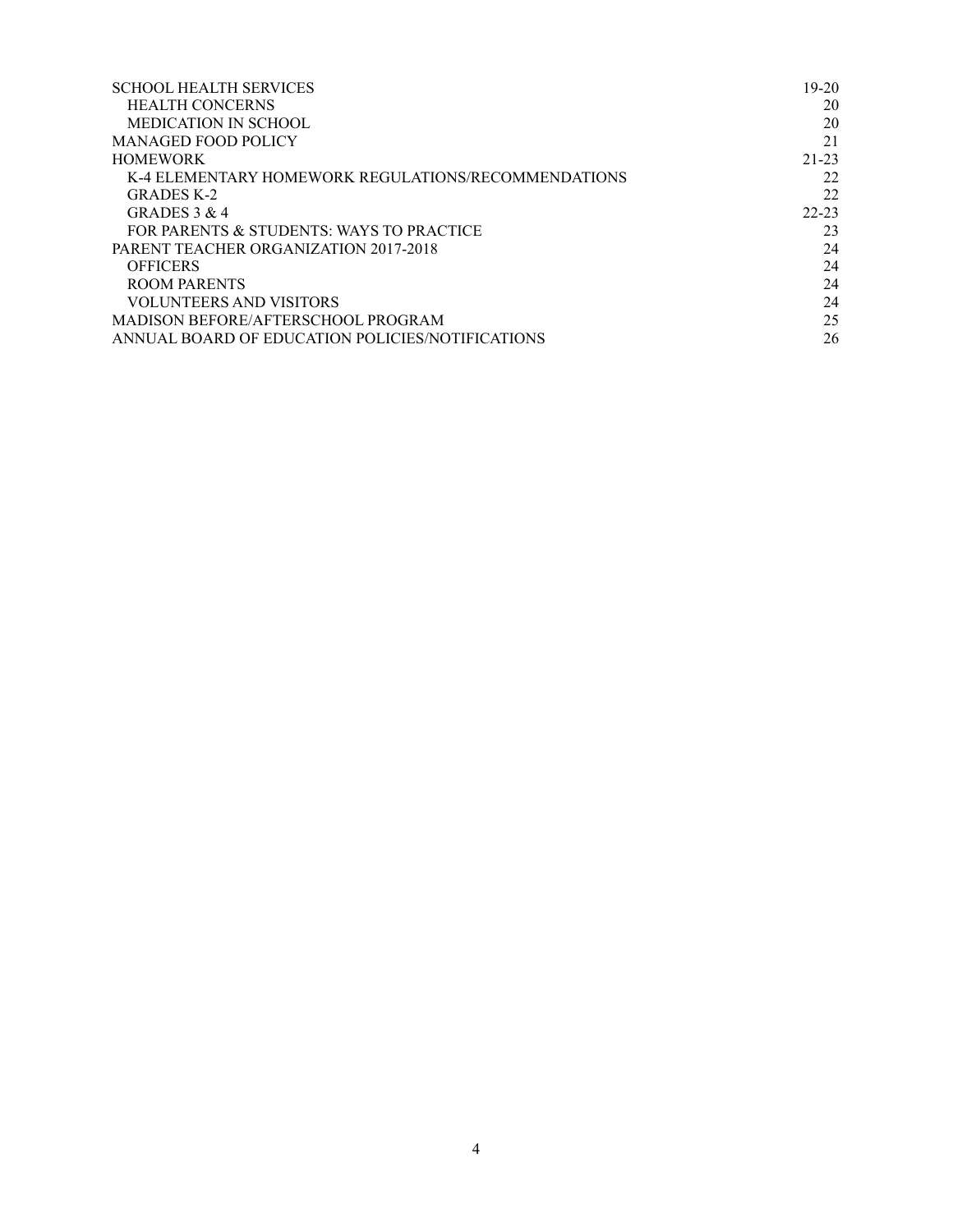# **WELCOME TO RYERSON SCHOOL!**

September 2021

Dear Parents/Guardians,

 published in this handbook. Our elementary schools are committed to maintaining a learning community where students, faculty, and staff feel safe and respected. We support this through our vision statement

 contains information related to academics, activities, and behavioral expectations. We provide each family with a parent handbook that outlines important procedures and practices that are essential for a safe and orderly school community. The handbook also

 discussed this with your child. A copy of our Code of Conduct, which specifically delineates expected behaviors and discusses infractions and consequences for students who do not abide by clearly defined expectations, has also been included for your review and information. You are asked to sign and return a paper that informs us of your receipt of the Code of Conduct and that you have read and

 consequences when students make poor choices. As a faculty, we will review the code of conduct with our students during the first weeks of school and throughout the course of the school year. We make certain that our students understand the expectations of them at school. Our purpose is to view any behavior that occurs as a learning experience and to reinforce appropriate behaviors and provide appropriate

 we can assist you with. We thank you in advance for your support regarding this very important aspect of your child's school experience. As always, please do not hesitate to call regarding this or any other matter

Respectfully yours,

<span id="page-4-0"></span> Kelly K. Spooner Principal, Ryerson 245-6440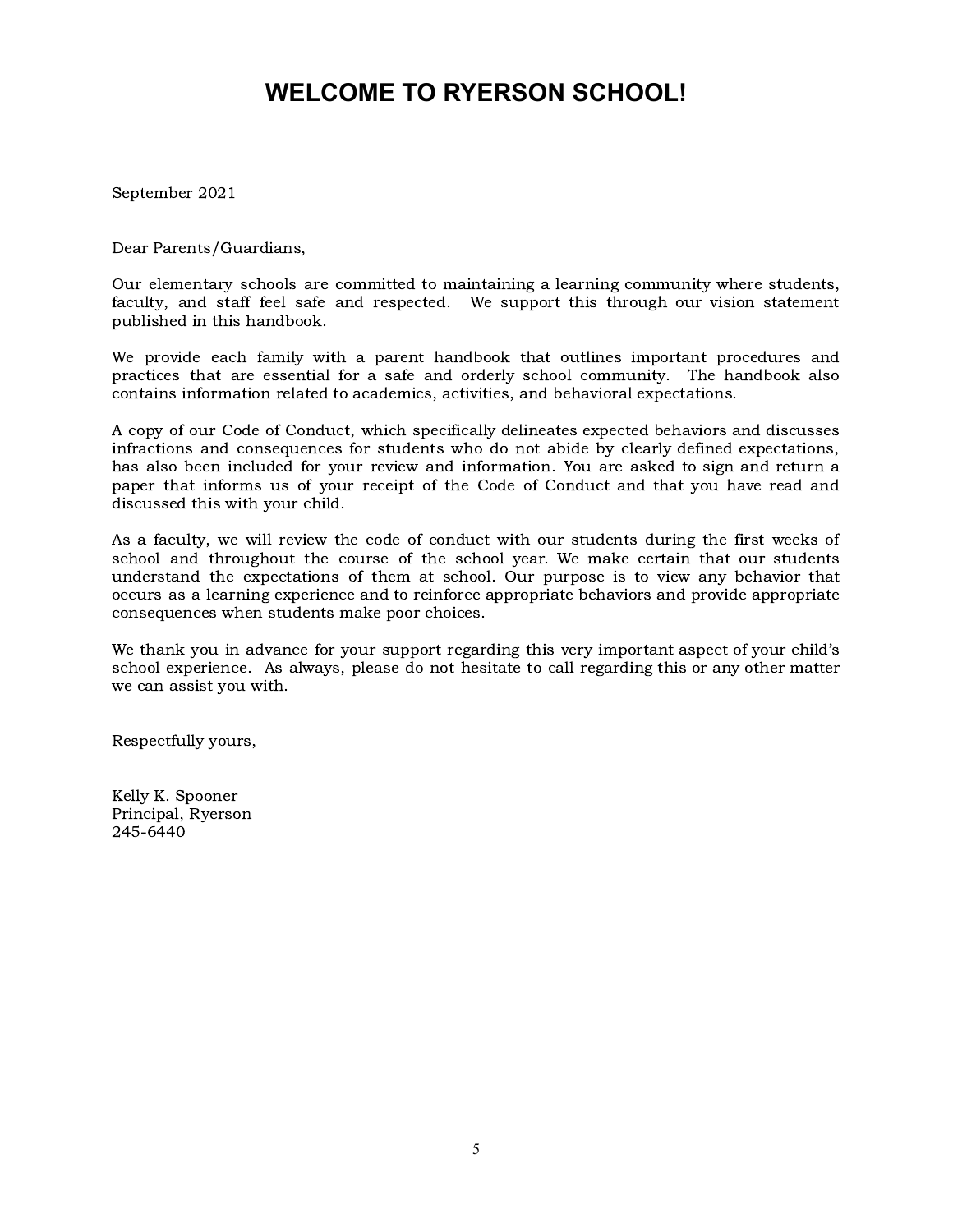# **GENERAL INFORMATION**

| Principal:                | Mrs. Kelly K. Spooner, 245-6440<br>spoonerk@madison.k12.ct.us               |
|---------------------------|-----------------------------------------------------------------------------|
| Executive Secretary:      | Mrs. Elizabeth Solin, 245-6440<br><u>soline@madison.k12.ct.us</u>           |
| Nurse:                    | Mrs. Elizabeth Fortsch, R.N.<br>245-6442<br>fortsch@madison.k12.ct.us       |
| FAX:                      | 203 245-6446                                                                |
| Voice-Mail Access #       | 203 245-6475                                                                |
| Website                   | www.madison.k12.ct.us                                                       |
| Superintendent:           | Dr. Craig Cooke<br>203 245-6300<br>cookec@madison.k12.ct.us                 |
| Assistant Superintendent: | Mrs. Gail Dahling-Hench<br>203 245-6300<br>dahling-henchg@madison.k12.ct.us |
| Durham School Services    | 203 318-0777<br>(Bus Transportation)                                        |

# **SCHOOL HOURS**

<span id="page-5-0"></span>

| Office:        | 7:45 a.m. $-4:15$ p.m.   |
|----------------|--------------------------|
| Health Office: | $8:45$ a.m. $-3:45$ p.m. |
| Students       | $8:50$ a.m. $-3:25$ p.m. |
| Teachers       | $8:30$ a.m. $-3:45$ p.m. |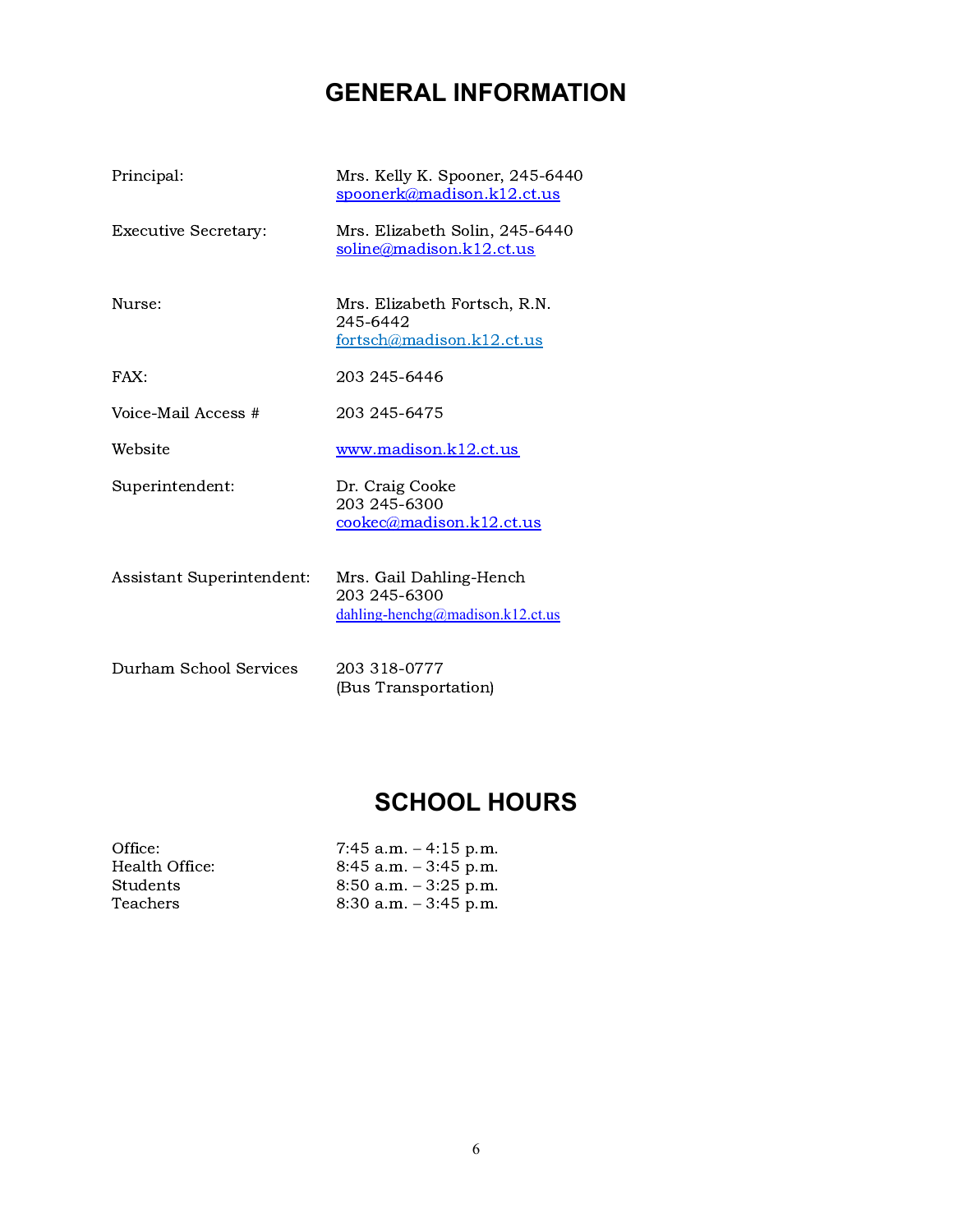# <span id="page-6-1"></span><span id="page-6-0"></span> **EARLY DISMISSALS, CLOSINGS, DELAYS, VACATIONS & HOLIDAYS**

### SCHEDULED EARLY DISMISSAL DAYS – HOLIDAYS

 November 24, 2021 – 1:00 p.m. dismissal June 14, 2022 (projected last day of school) – 1:00 p.m. dismissal December 23, 2021 – 1:00 p.m. dismissal

#### <span id="page-6-2"></span>SCHEDULED EARLY DISMISSAL DAYS – PROFESSIONAL DEVELOPMENT DAYS

 March 17, 2022 – 1:00 p.m. dismissal May 20, 2022 – 1:00 p.m. dismissal

#### <span id="page-6-3"></span>SCHEDULED EARLY DISMISSAL DAYS – PARENT CONFERENCES

 October 20, 2021 – 1:00 p.m. dismissal February 2, 2022 – 1:00 p.m. dismissal October 21, 2021 – 1:00 p.m. dismissal February 3, 2022 – 1:00 p.m. dismissal

#### <span id="page-6-4"></span>SCHOOL CLOSED - PROFESSIONAL DEVELOPMENT DAYS

 October 11, 2021 November 2, 2021

### <span id="page-6-5"></span>SCHOOL CLOSING DUE TO INCLEMENT WEATHER

1:00 PM

### <span id="page-6-6"></span>DELAYED OPENING DUE TO INCLEMENT WEATHER

10:50 AM

#### VACATIONS & HOLIDAYS

<span id="page-6-7"></span>September 6, 2021 Labor Day September 7, 2021 September 16, 2021

November 25, 26, 2021 Thanksgiving Holiday Rosh Hashanah Holiday Yom Kippur Holiday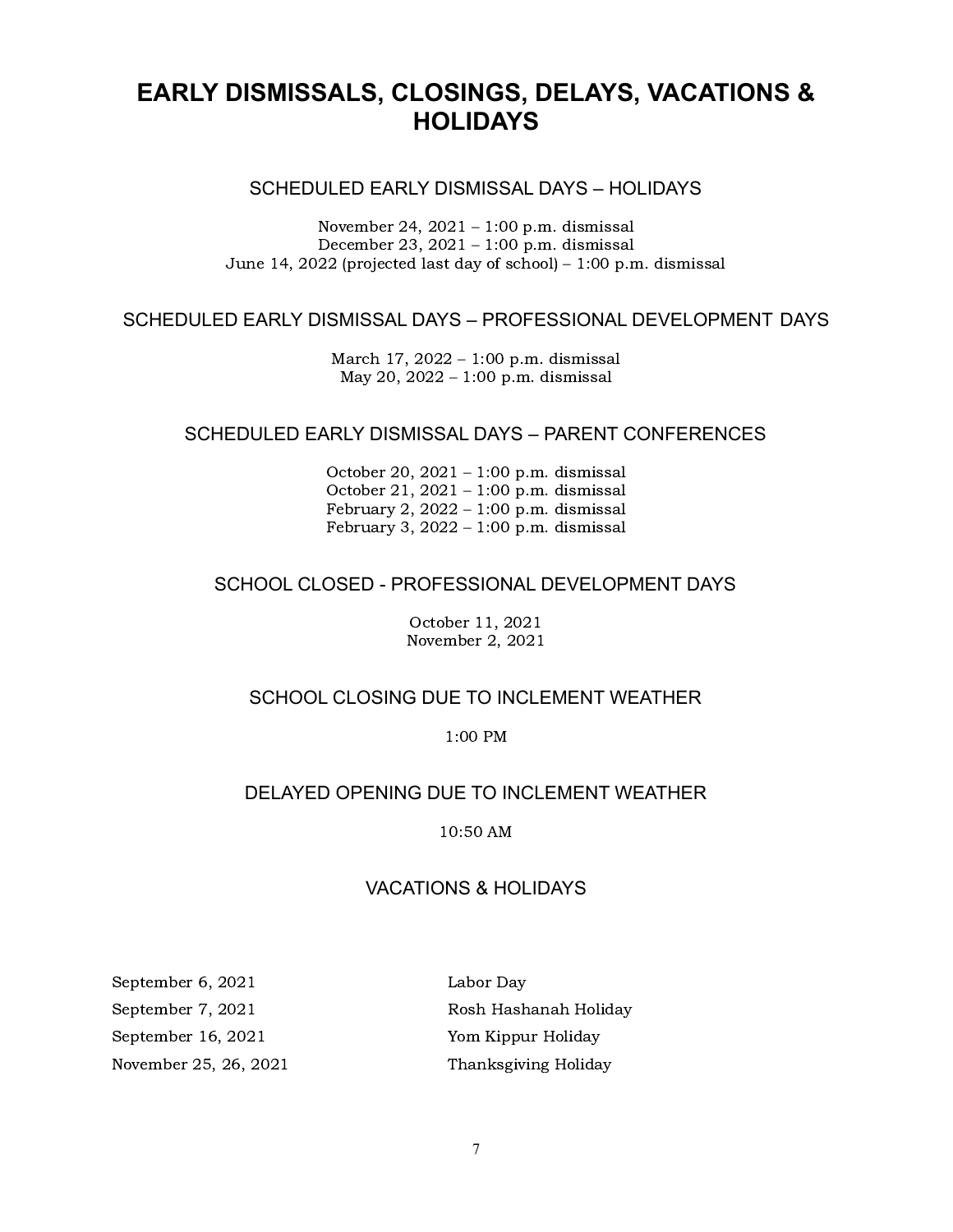#### VACATIONS & HOLIDAYS CONTINUED

<span id="page-7-0"></span> December 24, 2021 – January 2, 2022 Winter Holiday Break January 17, 2022 February 21, 2022 – February 22, 2022 February Break April 18, 2022 – April 22, 2022 April Break May 30, 2022

Martin Luther King Day Holiday Memorial Day Holiday

# **STAFF**

### CLASSROOM STAFF

<span id="page-7-1"></span>

| Teacher  |                                                                   | Paraeducator       |
|----------|-------------------------------------------------------------------|--------------------|
|          | Kindergarten: Christine Ackermann<br>ackermannc@madison.k12.ct.us | <b>TBD</b>         |
|          | Maria Barnikow<br>barnikowm@madison.k12.ct.us                     | Michelle Marszalek |
|          | Lauren Lariviere<br>larivierel@madison.k12.ct.us                  | Andrea Creaser     |
|          | Amy Santoro<br>santoroa@madison.k12.ct.us                         | Maureen Talarczyk  |
|          | Pamela Whalen<br>whalenp@madison.k12.ct.us                        | Melissa Garuti     |
| Grade 1: | Amber Maly-Bingham<br>malybinghama@madison.k12.ct.us              | Laura Pinto        |
|          | <b>Brooke Ritson</b><br>ritsonb@madison.k12.ct.us                 | Jill Van Kirk      |
|          | Jeanette Iacobellis<br>iacobellisj@madison.k12.ct.us              | Cara Rich          |
|          | Alexis Salomone<br>salomonea@madison.k12.ct.us                    | Jenna Farley       |
|          | Meghan Foster<br>fosterm@madison.k12.ct.us                        | Paul Flanigan      |
| Grade 2: | Jennifer Figurelli<br>figurelli@madison.k12.ct.us                 | Marj Zotto         |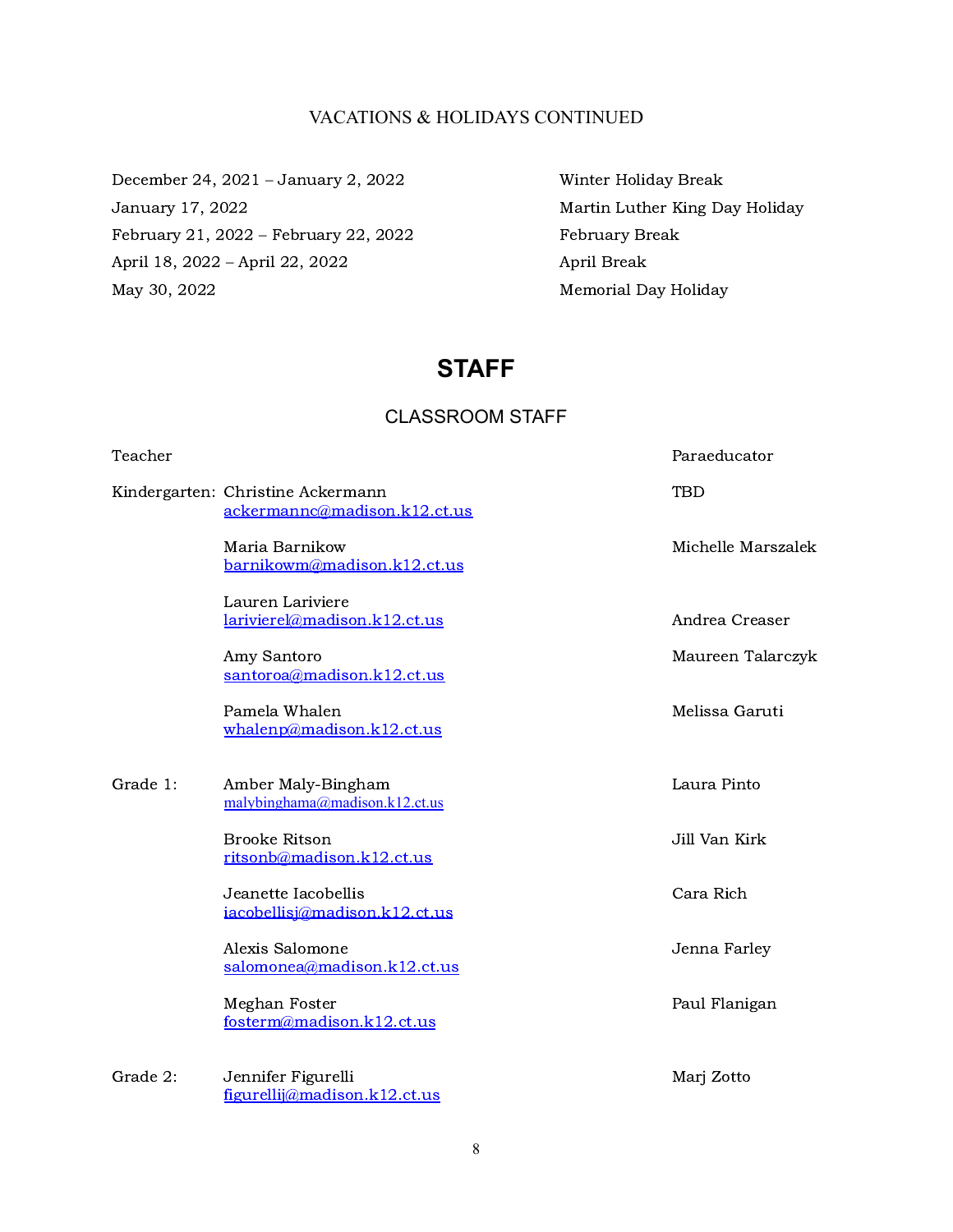|          | Denise Vandale<br>vandale@madison.k12.ct.us          | TBD            |
|----------|------------------------------------------------------|----------------|
|          | Drew Sellitti<br>sellittid@madison.k12.ct.us         | TBD            |
|          | Rene Chin<br><u>chinr@madison.k12.ct.us</u>          | Tammi Davis    |
|          | Jennifer Pflomm<br>pflommj@madison.k12.ct.us         | Beth Shea      |
| Grade 3: | Peggy Bell<br>bellp@madison.k12.ct.us                | Melanie Yulo   |
|          | <b>Stacey Parente</b><br>parente@madison.k12.ct.us   | Julie Northrup |
|          | Clare Pinski<br>$pinski\alpha$ madison. $k12$ ct. us | Sue Brinn      |

# SPECIAL AREA STAFF

<span id="page-8-0"></span>

| Art:                         | Carissa Connell, connellc@madison.k12.ct.us  |
|------------------------------|----------------------------------------------|
| BCBA:                        | Erin Carey, careye@madison.k12.ct.us         |
| Elem. Guidance<br>Counselor: | Rachel Lynch, lynchr@madison.k12.ct.us       |
| Elem. SPED<br>Coordinator:   | Sherry Farmer, farmers@madison.k12.ct.us     |
| LA Coach:                    | Erin Chester, chestere@madison.k12.ct.us     |
| Reading:                     | Stacey Collins, collinss@madison.k12.ct.us   |
| Library/Media:               | Tina Perry, perryt@madison.k12.ct.us         |
| Math:                        | Christine West, westc@madison.k12.ct.us      |
| Math Coach:                  | Jennifer Maxwell, maxwellj@madison.k12.ct.us |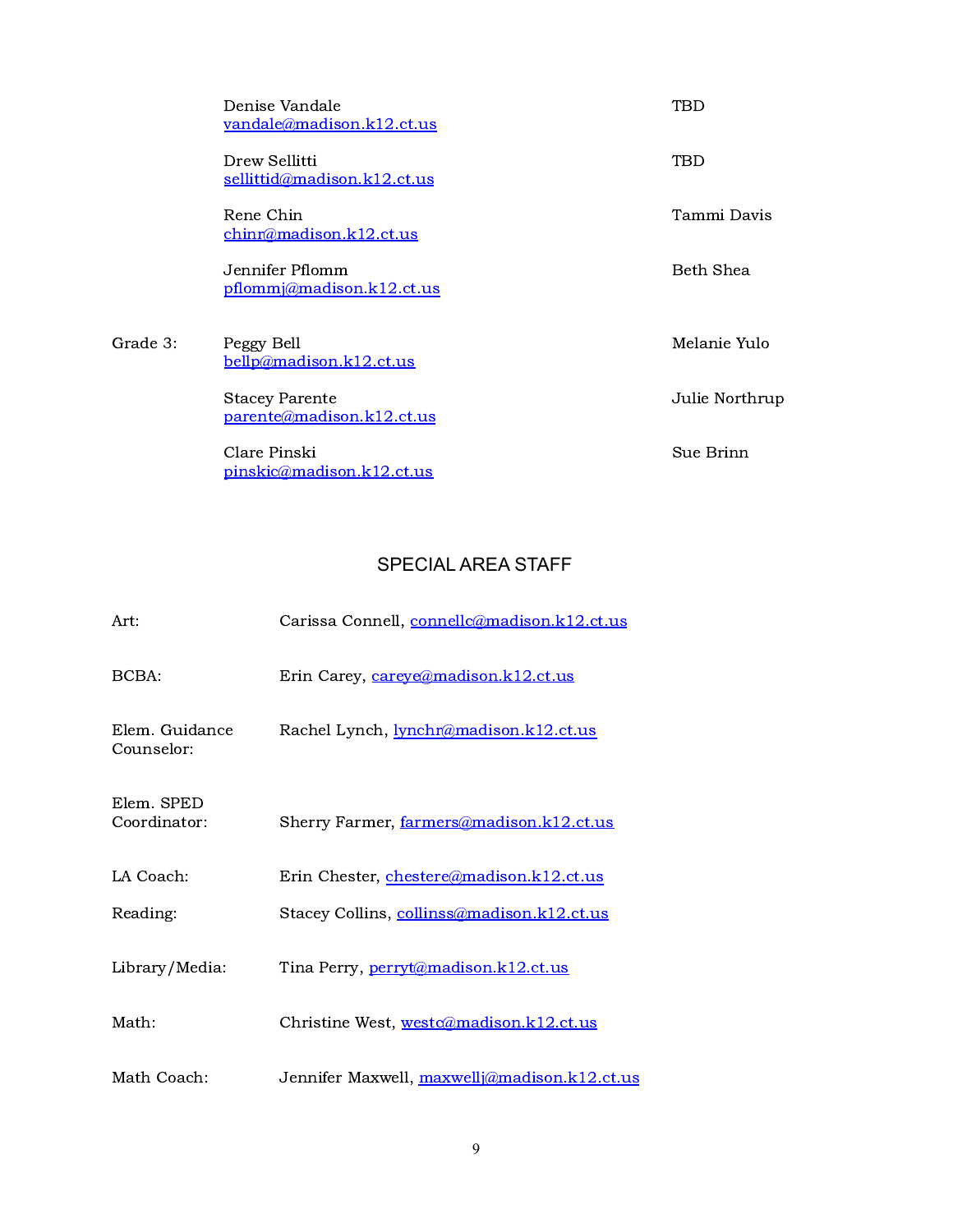| Music:             | Melissa Gatti, gattim@madison.k12.ct.us                                       |
|--------------------|-------------------------------------------------------------------------------|
| OT:                | Robin Sorey, soreyr@madison.k12.ct.us                                         |
| P.E.               | Brad Tucker, tuckerb@madison.k12.ct.us<br>Mia Sweet, sweetm@madison.k12.ct.us |
| PT:                | Amanda Miller, millera@madison.k12.ct.us                                      |
| Psychologist:      | Lauren Stanco, stancol@madison.k12.ct.us                                      |
| Social Worker:     | Shantae Fyffe-Simpson, fyffesimpsons@madison.k12.ct.us                        |
| Special Education: |                                                                               |
|                    | Eileen Martin, martine@madison.k12.ct.us                                      |
|                    | Arpie Serrano, serranoa@madison.k12.ct.us                                     |
|                    | John Durkin, durkinj@madison.k12.ct.us                                        |
|                    | Colleen Burkle, burklec@madison.k12.ct.us                                     |
|                    | Erin Norden, nordene@madison.k12.ct.us                                        |
| Speech/Language:   | Caitlin Nickerson, nickersonc@madison.k12.ct.us                               |
| World Language:    | Alicia Romanacci, romanaccia@madison.k12.ct.us                                |

# **STEPS IN COMMUNICATION**

<span id="page-9-0"></span> The following channels of communication have been established in order to avoid any misunderstandings. Concerns or complaints should be addressed in the sequence indicated: Board of Education Teacher Principal Superintendent

# <span id="page-9-1"></span> **MADISON PUBLIC SCHOOLS VISION STATEMENT**

The Madison Public Schools are committed to education citizens who contribute productively and humanely in a complex, global society. We are driven by a mission that envisions learning as joyful and learners as passionate,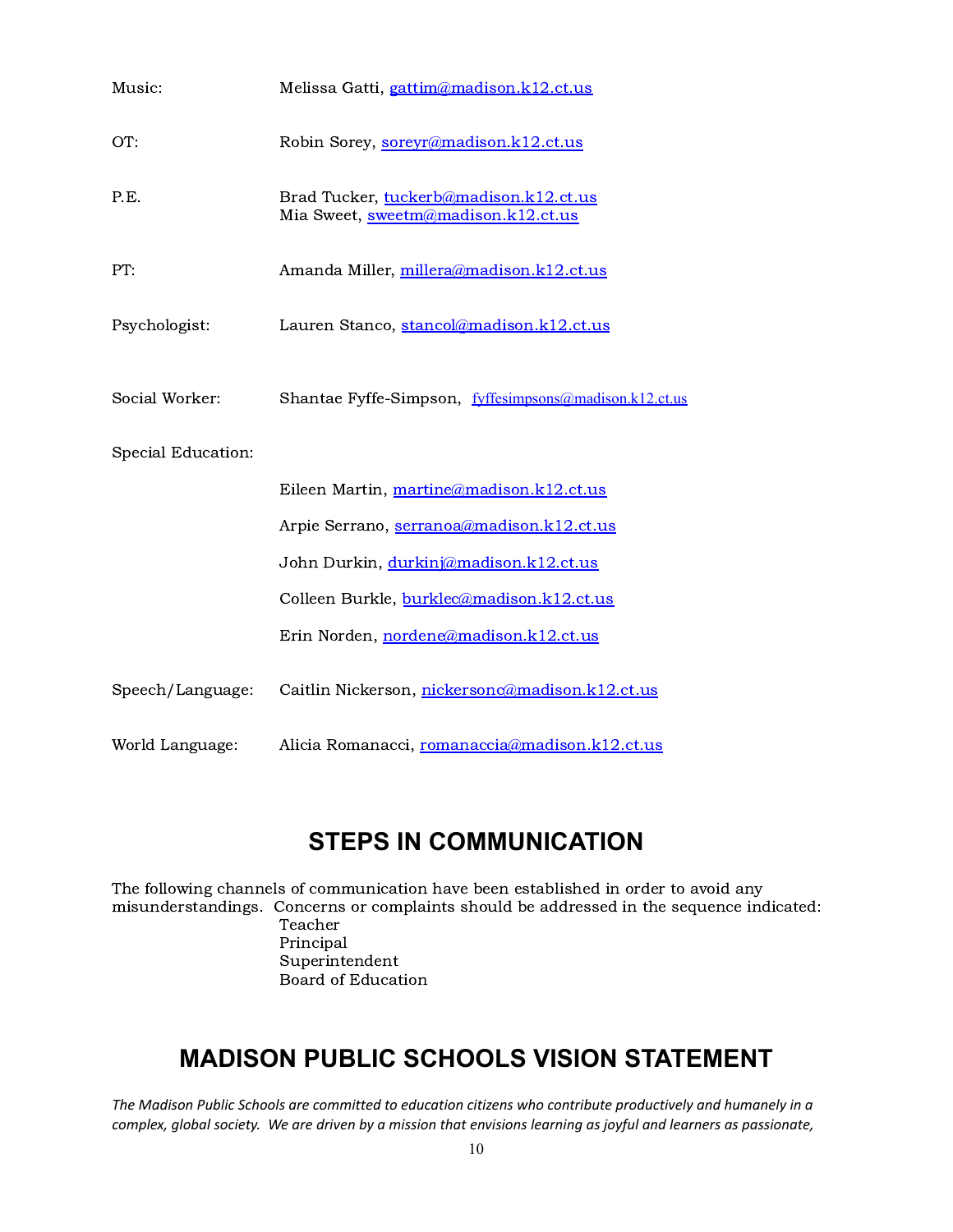seeking to foster the diverse talents and abilities of each and every member of our learning community. We are  *committed to the work that will lead to the development of students' capacities to:*

- *Put ideas into action by thinking critically and creatively to identify and solve authentic, complex problems;*
- *Collaborate purposefully and effectively;*
- *Respond to success and failure with dignity, fortitude, reflection, and adaptability in an ever-changing world; and*
- *Make ethical and responsible decisions.*
- <span id="page-10-0"></span>●

# **RYERSON SCHOOL BEHAVIOR STANDARDS**

 We believe it is the right of every student and staff member to work in an environment that is safe, pleasant and conducive to learning. Our ultimate goal is to ensure all students a chance for success, and, therefore, we have expectations for positive, cooperative behavior from on the part of everyone. Parents, teachers and administrators work together to guide and support children in their development as responsible, caring, and cooperative members of the school community. The following standards have been established to protect the rights of everyone:

- We will be courteous and respectful to adults and other students
- We will respect the property of the school and others
- We will be aware of the safety of others and ourselves
- We will follow all school rules

Students should have a thorough understanding of the following:

#### RESPECT…Treating someone the way you want to be treated

#### EMPATHY…Imagining you are feeling the same feelings as someone else and taking action to show the other person you do care.

<span id="page-10-1"></span> RESPONSIBILITY…Showing responsibility for your actions, your homework, your class work. Making appropriate choices about the way your respond and act.

# **BULLYING**

#### Madison Board of Education Policy #5131.911 Administrative Procedures Bullying

#### ANNUAL BULLYING NOTICE

 Bullying behavior by any student in the Madison Public Schools is strictly prohibited, and such conduct may result in disciplinary action, including suspension and/or expulsion from school. "Bullying" means the repeated use by one or more students of a written; oral or electronic communication, such as cyber-bullying, directed at or referring to another student attending school in the same school district or a physical act or gesture by one or more students repeatedly directed at another student attending school in the same school district that:

- A. Causes physical or emotional harm to such student or damage to such student's property,
- B. Places such student in reasonable fear of harm to himself or herself, or of damage to his or her property,
- C. Creates a hostile environment at school for such student,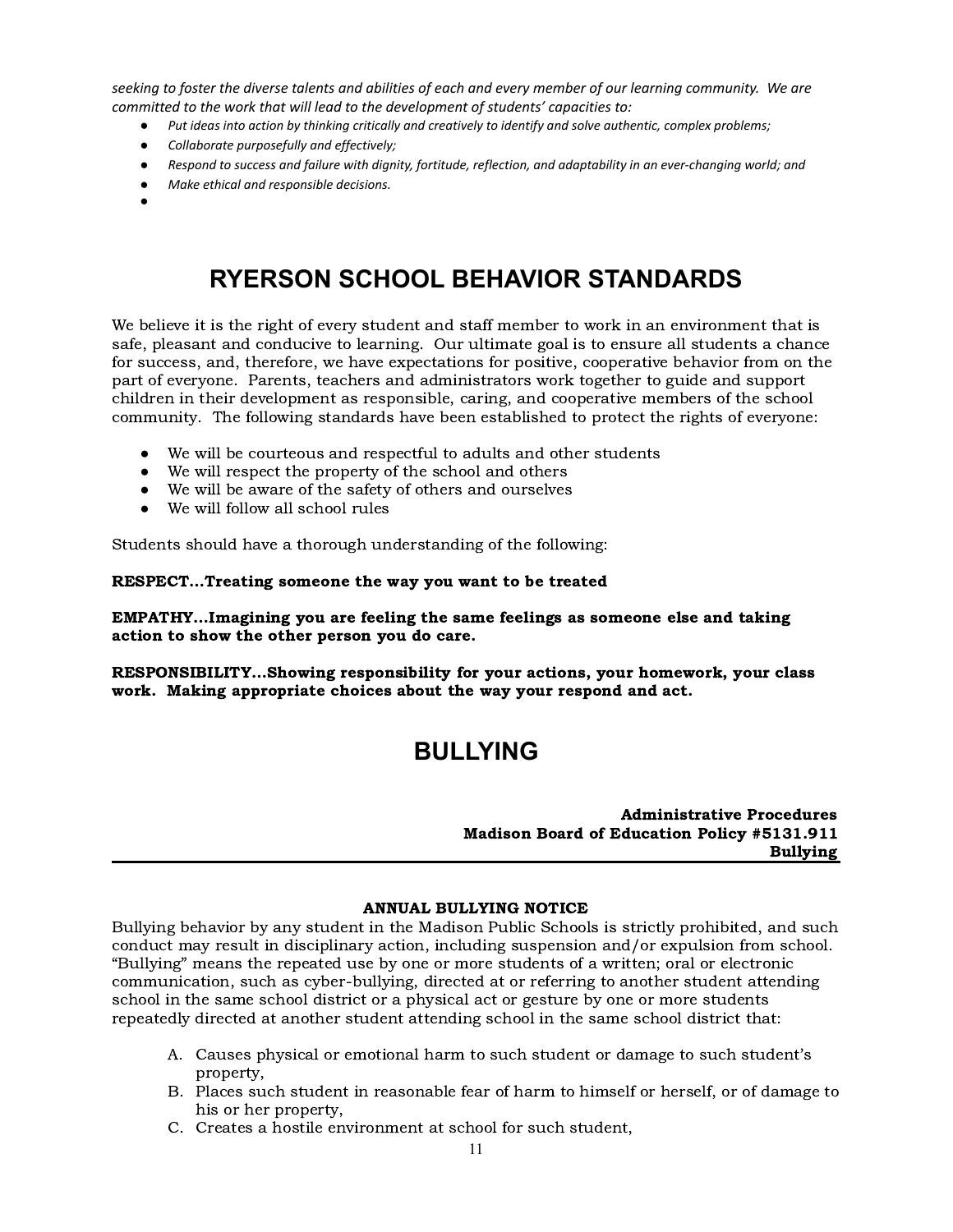- D. Infringes on the rights of such student at school, or
- E. Substantially disrupts the education process or the orderly operation of a school.

 Bullying shall include, but not be limited to, written, verbal or electronic communication or physical act or gesture based on any actual or perceived differentiating characteristic such as race, color, religion, ancestry, national origin, gender, sexual orientation, gender identity or expression, socioeconomic status, academic status, physical appearance, or physical, mental, developmental or sensory disability, or by association with an individual or group who has or is perceived to have one or more of such characteristics.

 Teen dating violence means any act of physical, emotional or sexual abuse, including stalking, harassing and threatening that occurs between two students who are currently in or have recently been in a dating relationship.

 Students who engage in any act of bullying or teen dating violence, on school grounds, at a school sponsored or school-related activity, function or program whether on or off school grounds, at a school bus stop, on a school bus or other vehicle owned, leased or used by the Board of Education, or through the use of an electronic device or an electronic mobile device owned, leased or used by the Board of Education, and outside of the school setting if such bullying:

- A. Creates a hostile environment at school for the victim,
- B. Infringes on the rights of the victim at school, or
- C. Substantially disrupts the education process or the orderly operation of a school.

 Students and/or parents may file verbal or written complaints concerning suspected bullying or teen dating violence behavior, and students shall be permitted to anonymously report acts of bullying or teen dating violence to school employees. Any report of suspected bullying or teen dating violence behavior will be promptly reviewed. If acts of bullying or teen dating violence are verified, prompt disciplinary action may be taken against the perpetrator, consistent with his/her rights of due process. Board policy #5131.911 set forth this prohibition and the related procedures in detail, and are available to students and their parents/guardians upon request.

<span id="page-11-0"></span>Rev. 6/14

# **SCHOOL CANCELATION AND EARLY DISMISSAL**

### <span id="page-11-1"></span>NO SCHOOL ANNOUNCEMENT

 In the event of bad weather, which prohibits safe arrival of pupils and their return home, school will be canceled. On such days, information regarding the closing of school may be secured from the following area radio stations: WELI-New Haven (960 AM), WAVZ-New Haven (1300 AM), WKCI-Hamden (101.3 FM), and WMIX-Hartford (93.7 FM), beginning at 7 a.m.

 The school district has also set up an email service to inform parents of school cancellations, early dismissals, and other important events. To sign up; log onto the district's website: [www.madison.k12.ct.us](http://www.khryerson.org) and click on the link to "listsery".

and 30. The district web site [\(www.madison.k12.ct.us\)](http://www.madison.k12.ct.us) will also post this information. Information may also be obtained from Madison Educational TV, channel 19, TV channels 3, 8,

#### to inquire about the cancellation of school. The Superintendent's Office, Police Department, or Fire Department is not to be called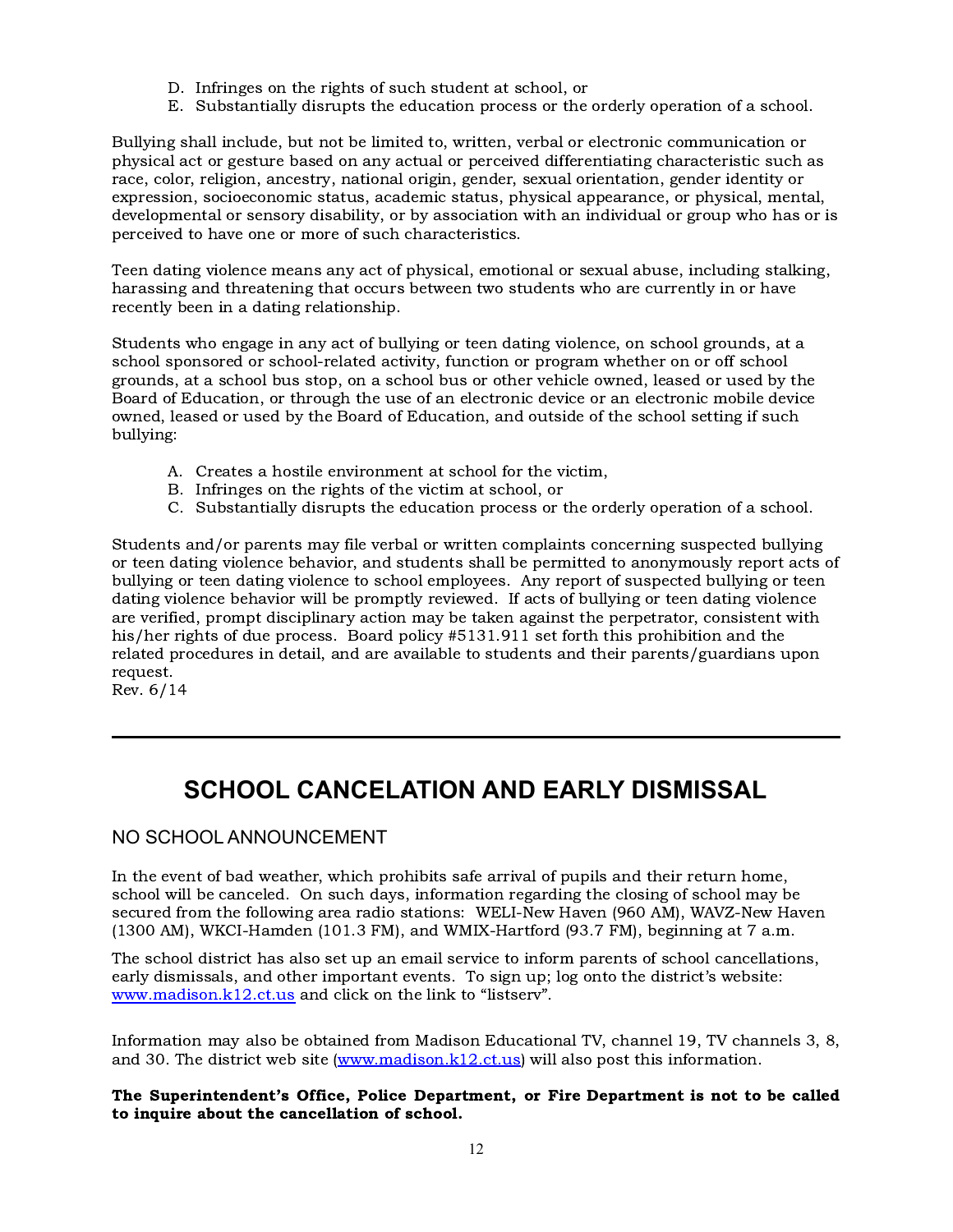### <span id="page-12-0"></span>EARLY CLOSINGS DUE TO INCLEMENT WEATHER

 In the event of an early school closing due to inclement weather, children will be dismissed at 1:00 pm. An announcement will be broadcast on the above radio stations, on Madison Educational TV channel 19, on the district web site [\(www.madison.k12.ct.us\)](http://www.madison.k12.ct.us). Emails will also be sent to those signed up on the district's "listserv".  $\overline{\phantom{a}}$ 

# **WEBSITE**

### <span id="page-12-3"></span><span id="page-12-2"></span><span id="page-12-1"></span>INFORMATION AND POLICIES

BOARD OF EDUCATION

 Information about Madison Public Schools can be found at the website [www.madison.k12.ct.us.](http://www.madison.k12.ct.us) Parents are encouraged to visit this website to review district policies and to get current school district information. **District policies, as they are revised during** the school year, will be up-dated and posted on this website.

#### <span id="page-12-4"></span>RYERSON SCHOOL

<span id="page-12-5"></span> Information about Ryerson School can be found at the website [www.khryerson.org](http://www.khryerson.org). Parents are encouraged to visit this website on a regular basis to get current information and up-to-the-minute happenings at Ryerson School. Each teacher has a web page in this link that is kept current with classroom activities and instructional topics.

# **ATTENDANCE**

 The Madison Board of Education recognizes Connecticut State Law 10-198a that requires parents to cause their children to attend school regularly during the hours and terms the public school is in session. Learning experiences that occur in the classroom are considered to be meaningful and essential components of the learning process. Time lost from class tends to be irretrievable in terms of opportunity for instructional interaction.

<span id="page-12-6"></span> The faculty and administration of the Madison Public Schools maintains that attendance to assigned classes is essential, and therefore has established an attendance requirement for all courses offered. A student should not be absent from school without the parents' knowledge and consent. Verification of absences should be communicated by telephone, email, or in writing by parent or guardian. Teachers, administrators, and pupil personal staff members will work together to enhance attendance and motivate a student to attend school on a regular basis.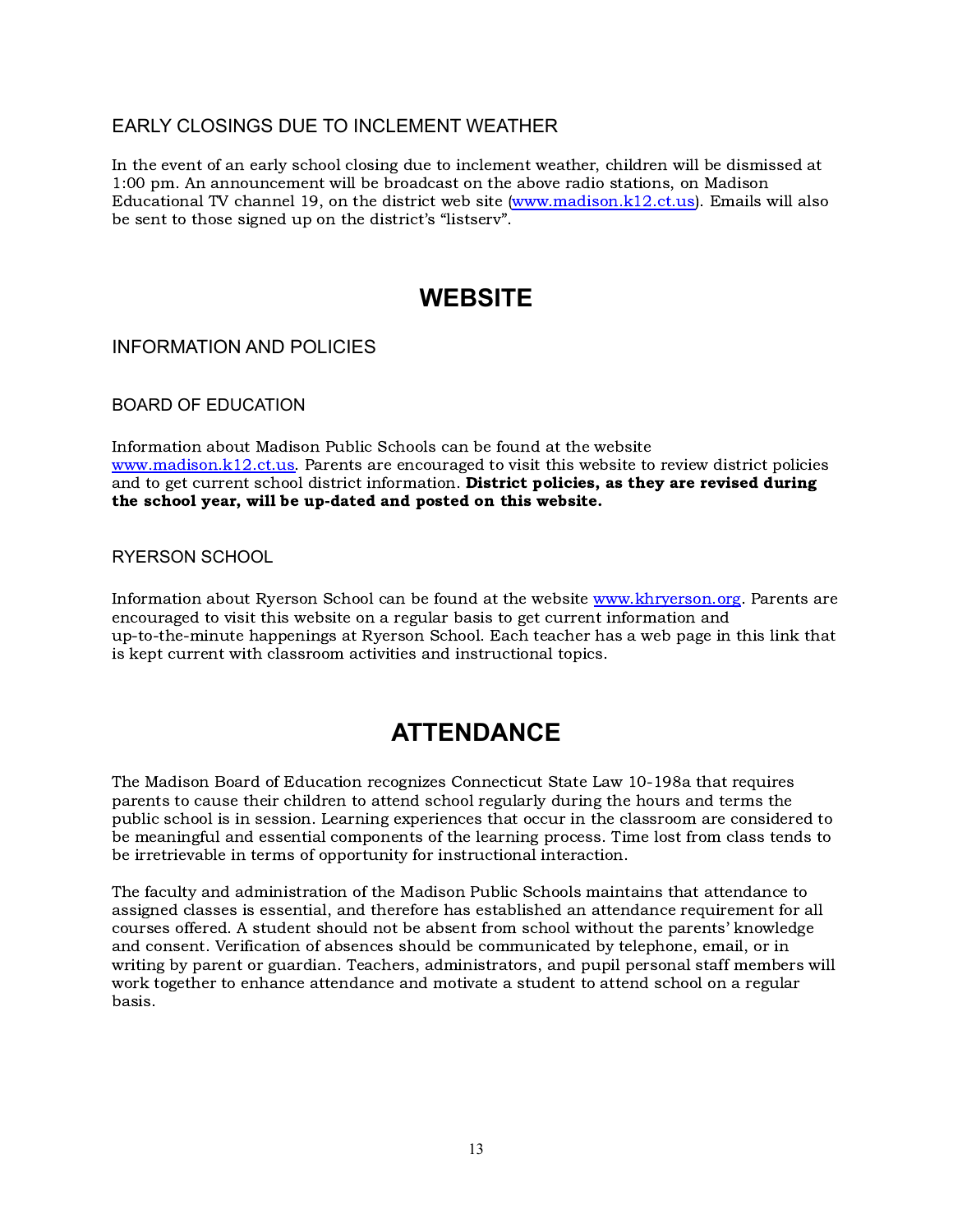# **ABSENCES**

### <span id="page-13-0"></span>EXCUSED ABSENCES

 A student's absence from school shall be considered excused if written documentation of the reason for the absence has been submitted within ten school days of the student's return to school or in accordance with Section 10-210 of the Connecticut General Statutes and meets the following criteria:

- A. For absences one through nine, a student's absences from school are considered excused when the student's parent/guardian approves such absence and submits appropriate documentation; and
- B. For the tenth absence and all absences thereafter, a student's absences from school are considered excused for the following reasons:
	- 1. Student illness (Note: all student illness absences must be verified by an appropriately licensed medical professional to be deemed excused, regardless of the length of absence);
	- 2. Student's observance of a religious holiday;
	- 3. Death in the student's family or other emergency beyond the control of the student's family;
	- 4. Mandated court appearances (additional documentation required);
	- 5. The lack of transportation that is normally provided by a district other than the one the student attends (no parental documentation is required for this reason); or
	- 6. Extraordinary educational opportunities pre-approved by district administrators and in accordance with Connecticut State Department of Education guidance.

### <span id="page-13-1"></span>UNEXCUSED ABSENCES

 A student's absence from school shall be considered unexcused unless they meet one of the following criteria:

- A. The absence meets the definition of an excused absence (including documentation requirements); or
- B. The absence meets the definition of a disciplinary absence.

#### Connecticut State Statutes Section 10-198a:

 "For the purposes of this section, 'truant' means a child age five to eighteen inclusive, who is enrolled in a public or private school and has four unexcused absences from school in any one month or ten unexcused absences from school in any school year CONN. GEN. STAT. §10-198a(a) (2008)."

<span id="page-13-2"></span> The school will file the required documentation of absences in excess of those allowed by law with the State.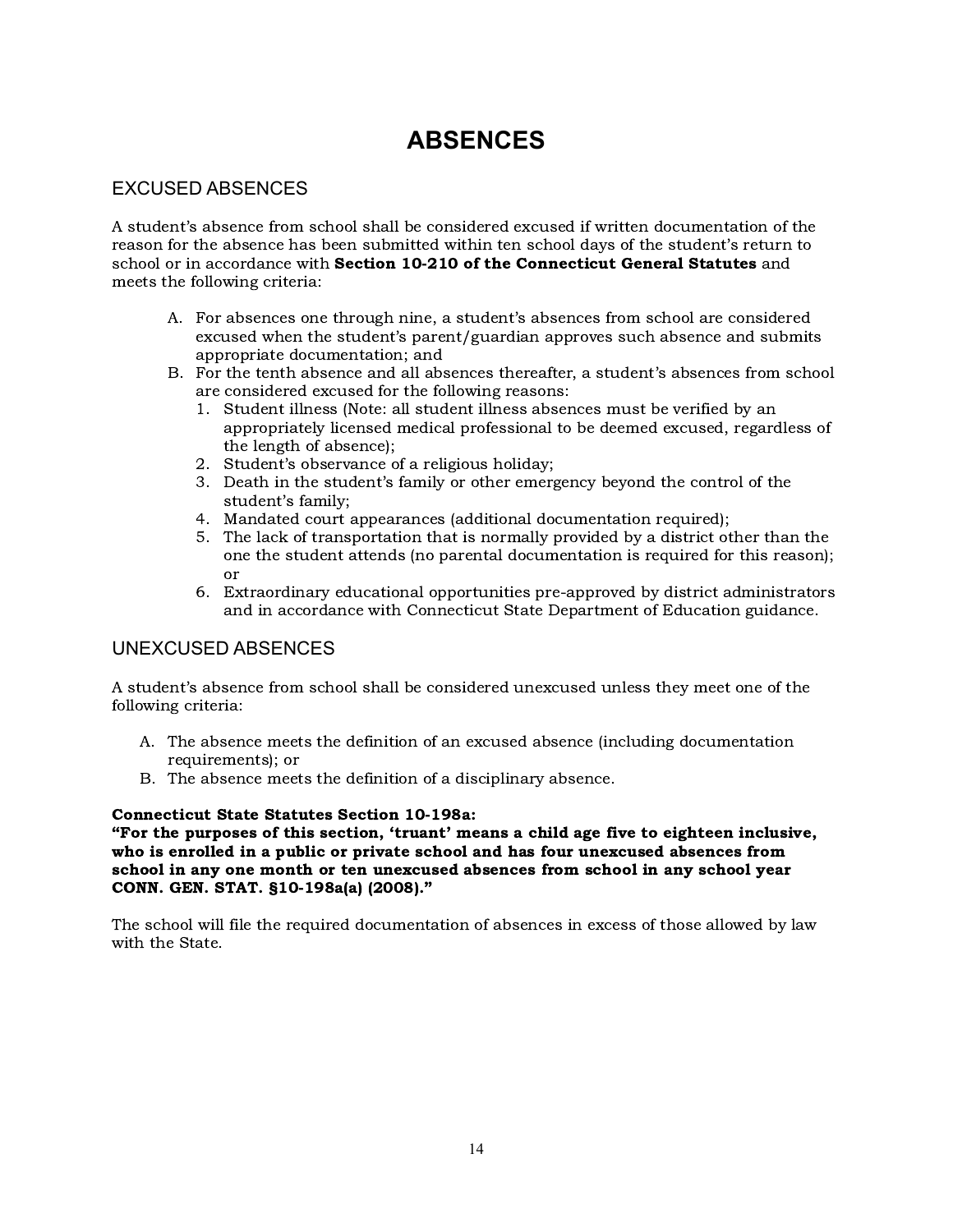# **EXCESSIVE ABSENCES**

### <span id="page-14-0"></span>PARENTS/GUARDIANS

 ● Must immediately ensure with the main office that any required medical excuses or other documentation have been filed

### <span id="page-14-1"></span>**SCHOOL**

- ● Will identify students with poor attendance patterns and refer to:
	- o Student Support Team (SST) or Planning and Placement Team (PPT)
	- o Outside agencies such as the Court (as required by law), and/or Madison Youth Services
- Will notify parents/guardians when a student has exceeded ten absences
- ● Will comply with the State of Connecticut truancy law and use the State definitions for excused absences

# <span id="page-14-2"></span> **PROCEDURES FOR REPORTING ABSENCES & IMPACT**

### <span id="page-14-3"></span>STUDENT ABSENCES

Parents/Guardians

- ● Please call the school nurse's office (245-6442) before 9:00 a.m. the morning of the absence to report your child's absence. Before 8:50 a.m., the School Nurse's phone line will directly connect to voice mail. To leave a message, dial 6442 and leave a message, giving your child's name, teacher, and nature of illness. After 8:50 a.m., call Mrs. Fortsch directly at 245-6442. The Health Office will follow up on absences of three or more consecutive days. When a child returns to school after an absence, a note from the parent should accompany the child.
- ● Parents are encouraged to schedule medical and dental appointments at times when school is not in session.
- ● The school may make an exception in cases where extenuating circumstances prevail per decision of administration.

### <span id="page-14-4"></span>VACATIONS

Parents/Guardians

- Should consider the State of Connecticut definitions of excused absences
- ● Should carefully consider the negative effects that absence from school may have on their children's total educational progress
- ● Must provide written notification to the school principal at least two weeks in advance of vacations occurring while school is in session

School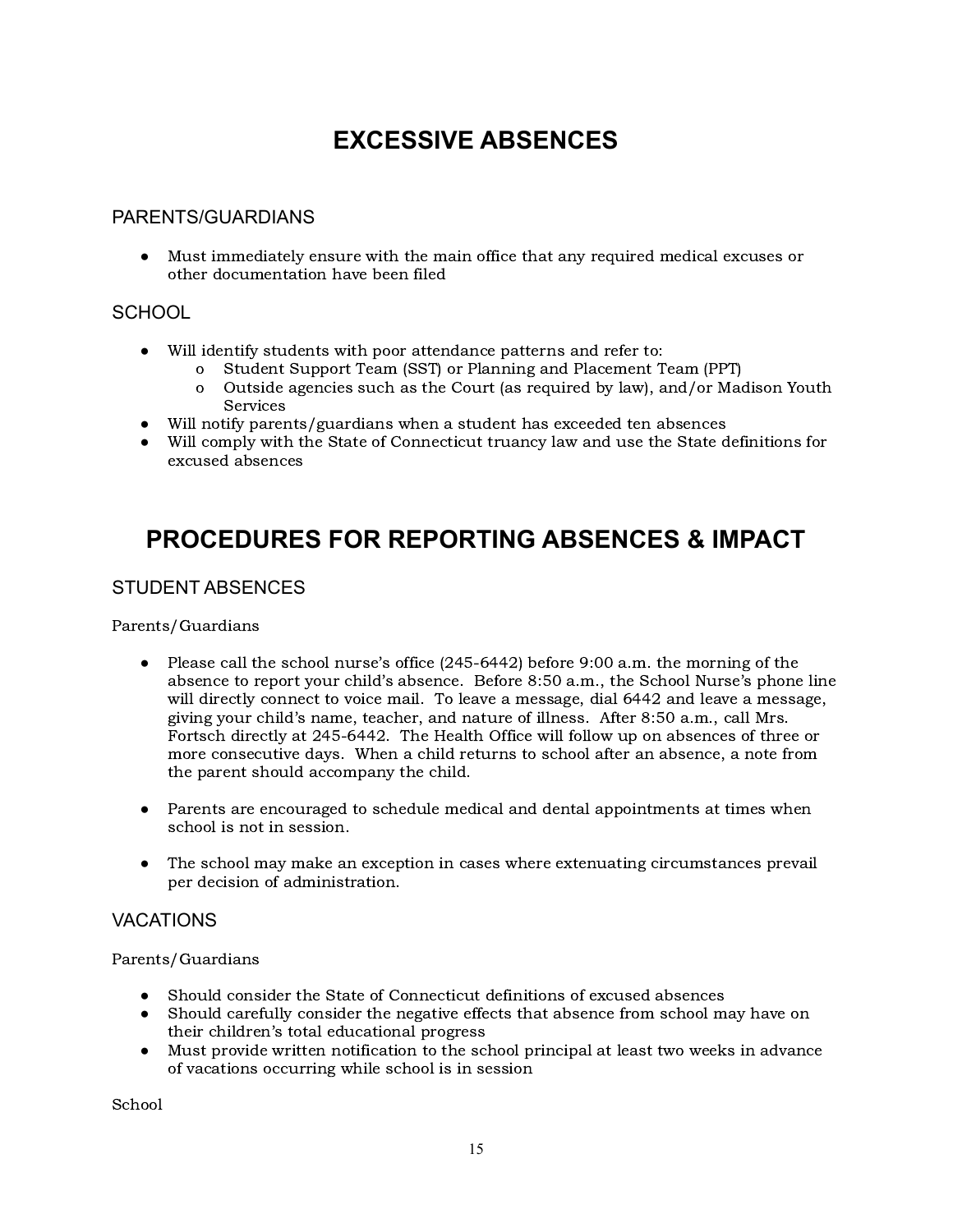● Recommends that family vacations be taken in conjunction with scheduled school vacations

### <span id="page-15-0"></span>**TARDINESS**

 the report card. If a student arrives at school after 8:50 a.m., that student should report to the office in order that proper attendance may be recorded. Tardiness is recorded and reported on

### <span id="page-15-1"></span>EARLY DISMISSAL

 line unless authorized by the office. All children dismissed before 3:25 p.m. will be marked as "dismissed early". Such dismissals will be noted on the report card. Students will not be dismissed from class, playground or bus

 the building. Please do not arrive before 3:20p.m., as classes will still be in session. Parents will pick up students in their cars at the lower parking lot. There is no need to enter

#### CHANGE IN STUDENT DISMISSAL PLANS

<span id="page-15-2"></span> If the plans for your child's dismissal have changed DURING the school day, please email the school secretary (Liz Solin at [soline@madison.k12.ct.us](mailto:soline@madison.k12.ct.us)) and the classroom teacher and/or contact the main office at 203-245-6440. We would ask that this notification be made by email or phone before 3:00 p.m.

# **CHILD DROP OFF AND PICK-UP PROCEDURES**

 If a student needs to be dropped off at school in the morning, it should be between 8:35 – 8:50 a.m. unless enrolled in the Before School Program.

<span id="page-15-3"></span> If it is necessary for you to pick up your child rather than ride the bus, please send a note in to the teacher informing him/her of this, noting the date and time. If someone other than the parent is to pick up the student, this must be noted as well. The student must be signed out by the parent at dismissal.

# **BUS INFORMATION**

 should be directed to Durham School Services, 203-318-0777. Students are assigned to a bus and are expected to take that bus to and from school. Children are not allowed to ride any bus other than the one to which they are assigned or to get off at **a different stop** from their home assignment. Only the building Principal is able to make exceptions in cases of emergency or special need. If a child needs to ride a bus to a day care provider, please contact the school office for a bus transportation form. Transportation issues

### <span id="page-15-4"></span>BOARDING THE BUS

- When the bus has been sighted, line up in preparation for boarding
- Move toward the bus only after it has stopped
- Do not run to the bus
- Board in an orderly fashion, one at a time
- Be seated; do not block the aisle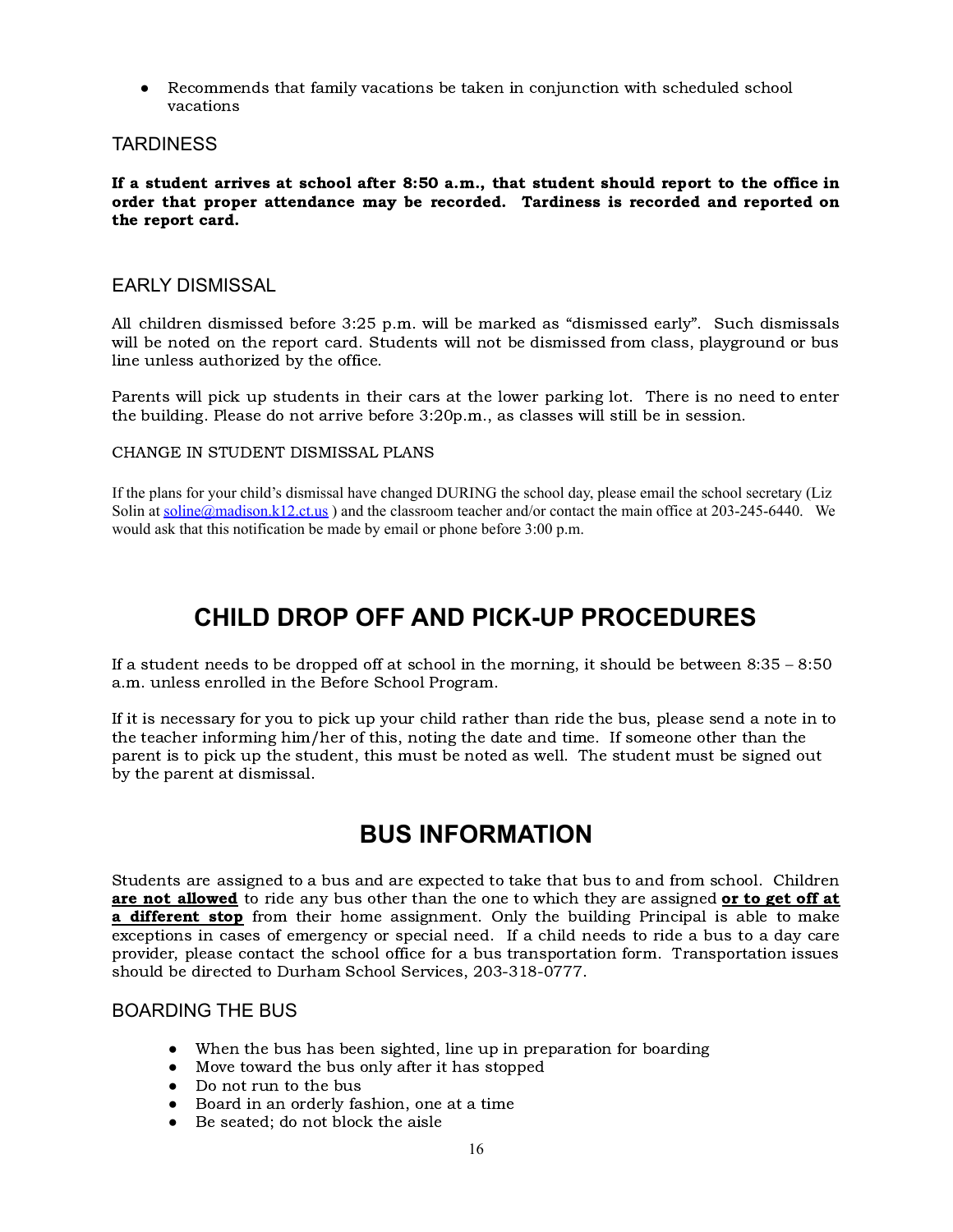- ● If you cross the road:
	- wait for the bus to stop wait for the driver's O $\rm\bar{k}$ , nod or signal look both ways before crossing

## <span id="page-16-0"></span>RIDING THE BUS

- Stay in your seat facing the front of the bus
- Keep the aisle clear
- Follow the driver's instructions
- Talk quietly
- No eating or drinking on the bus
- Keep your hands and arms inside the bus
- $\bullet$  No not throw **anything, anytime,** either inside or outside of the bus
- Keep your hands and feet to yourself
- Be seated at all times when the bus is moving
- ● Children who do not follow bus rules will receive a bus conduct report. Parents will be notified of inappropriate behavior.

### <span id="page-16-1"></span>LEAVING THE BUS

- Exit in an orderly fashion, one at a time
- Once off the bus, move to a safe distance
- ● If you must cross the road, walk to the front of the bus and stop wait for the driver's OK, nod or signal walk in front of the bus and stop again before continuing across the road. Look both ways and cross when no vehicles are coming.

# **STUDENT INFORMATION**

### <span id="page-16-3"></span><span id="page-16-2"></span>DRESS AND GROOMING

send them to school with warm clothes, mittens, and boots. Please try to dress your child according to the day's weather and the student's schedule. Play clothes are most appropriate, especially on art and gym days. Sneakers are required for physical education class. During the winter months, students still go outside for recess. Please

The following attire is prohibited from wear in the public schools during the academic school day:

- kerchiefs, athletic headbands, hats, caps or hoods. ● Head coverings of any kind, including but not limited to, scarves, bandannas, masks,
- Footwear which marks/damages floors or is a safety hazard (flip-flops)
- Sunglasses (unless required by a doctor's order)
- attire with spikes or studs attached ● Spiked or studded bracelets, oversized or multi-finger rings, belts or any other article of
- Attire or accessories which portray disruptive writing or pictures
- tobacco products, or alcoholic beverages Attire or accessories which depict logo or emblems that encourage the use of drugs,
- Shirts and/or blouses which reveal the abdomen, chest or undergarments
- See-through clothing
- Shorts, miniskirts, or pants which reveal the upper thigh or undergarments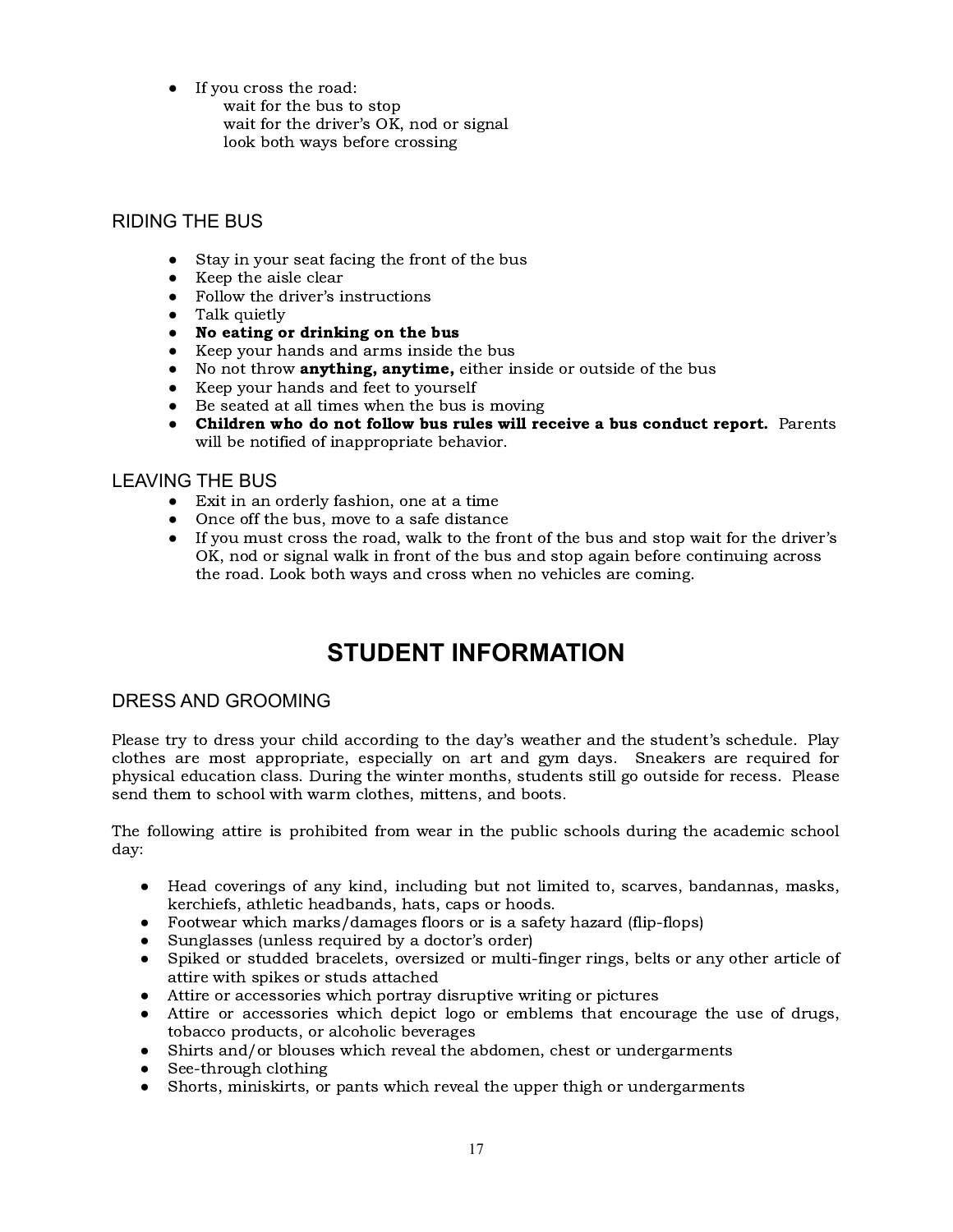- Backpacks and/or book bags may be carried but should not pose an obstruction to safe passage in the classroom or in the corridors. There should be no external attachments to backpacks.
- <span id="page-17-0"></span>● No toys, electronics, or trading cards

## LOST AND FOUND

 Ryerson's lost and found is located outside the main entrance of the building. Please check the lost and found promptly after a loss. Remember to label personal belongings for proper identification.

### <span id="page-17-1"></span>STUDENT INSURANCE

 Additional forms may be obtained in the school office. Accident insurance applications are sent home during the first week of school. This insurance provides coverage for accidents that occur on the school premises during the day when school is in session. In addition, it covers any accident suffered by the student while traveling directly to and from school. A 24-hour policy is also available as explained on the application form.

## <span id="page-17-2"></span>**CAFETERIA**

 Madison Public Schools is committed to providing nutritious, wholesome meals at affordable prices. Hot lunch choices are served each day to all interested students for \$3.25. Milk is available for \$.50 for those students bringing their lunch. Menus are available on the district website. Lunch cards are issued to each student grades K-4 and stored in the building. Information regarding your child's lunch card account may be accessed at: [mealpayplus.com](http://mealpayplus.com). Ice-cream and a selection of snacks may be purchased for an additional cost using cash only.<br>Checks can be sent directly to school and be made payable to Chartwells or online payments Checks can be sent directly to school and be made payable to Chartwells or online payments can be made and a transaction fee is charged.

 the day's advertised meal. The District shall determine the alternate meal to be offered. In accordance with Board of Education Policy #3542.4, the Board of Education recognizes that there is no legal requirement to allow students to charge meals; however, the Board approves the establishment of a system to allow a student to charge a meal. The District strongly discourages the charging of meals, but understands that an occasional emergency may occur. In the event a student has no money, or their account balance is insufficient, the student will be allowed up to two (2) reimbursable meal charges. No snack or a-la-carte items are allowed to be charged. Parents will be notified of any negative balance and asked for prompt payment. Once a student has reached their charging limit (the value of two meals), they will be offered an alternate meal. An "alternate meal" refers to a meal served to a student that is different from

# <span id="page-17-3"></span> **CAFETERIA, PLAYGROUND, AND HALLWAY RULES**

 The cafeteria, playground and hallways are considered extensions of the classroom, and the same school standards apply in these areas. Students will follow the instructions of all adults, and conform to the following school rules:

### <span id="page-17-4"></span>**CAFETERIA**

- ● Students will be polite and courteous to friends, lunch servers, and the cafeteria staff. Kind words to use are: "please", "thank you", and "excuse me".
- Students will speak softly while waiting in line or eating
- Students will listen and speak clearly to all adults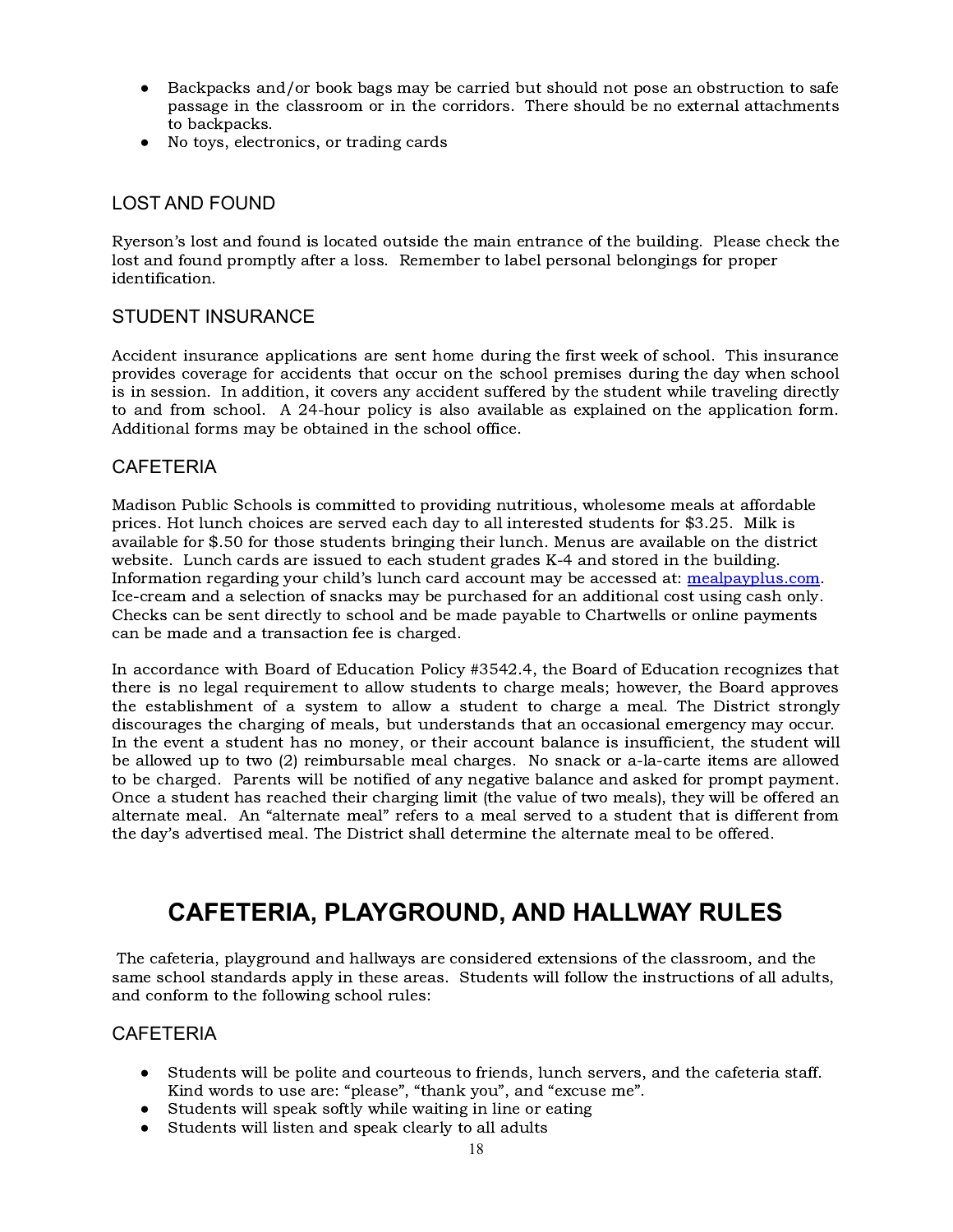- Students will stay seated and raise hands to request assistance
- Students will be silent when indicated by staff so they may hear all directions
- Students will throw away their own trash and return their trays

### <span id="page-18-0"></span>PLAYGROUND RULES

- No one is allowed to return to the building without adult permission
- Students will keep their hands and feet to themselves
- Gangs or clubs are not permitted
- No physical contact is allowed
- ● Flag football is the only acceptable football game, and must be played in the designated field area.
- No standing on swings. One child should not push another.
- Chasing activities, unless part of an organized game, are prohibited.
- The throwing of foreign objects, i.e., stones, snowballs, etc. is absolutely forbidden
- Fences are not to be climbed
- Gymnastics activities are not permitted.

#### <span id="page-18-1"></span>HALLWAY RULES

- Students will walk quietly on the right side of the hallway
- Students will use the right-hand door when entering or leaving the building.
- <span id="page-18-2"></span>● Students will keep their hands and feet to themselves while walking in the hallway.

# **FIRE AND SAFETY DRILLS**

 Fire drills are held monthly. When a fire drill begins, students will stand by their desks and await their teacher's signal to walk, without talking, to the assigned area for that room. After reaching the assigned area outside, students will silently remain in lines by classes. This is a very serious matter and everyone must leave the building in an orderly fashion to ensure that all students are safe and accounted for.

 A safety drill will be held at least two times a year. Each classroom teacher will discuss the purpose of the safety drill and the process to be followed by the students. Below is a list of the important points that will be reviewed in the classroom. It would be helpful for each parent to review these points with their child and reinforce the purpose of the drill, just as we discuss fire drills and their purpose with the children.

Please discuss the following with your children:

- One of the jobs of the teacher is to keep each and every student safe and secure
- Just as we do with fire drills, it is important to practice our safety drill periodically
- During the drill, your teacher or the adult-in-charge will tell you what to do.
- Your need to carefully listen to directions and follow them without talking.
- <span id="page-18-3"></span>● A teacher will stay with you throughout the safety drill.

# **SCHOOL HEALTH SERVICES**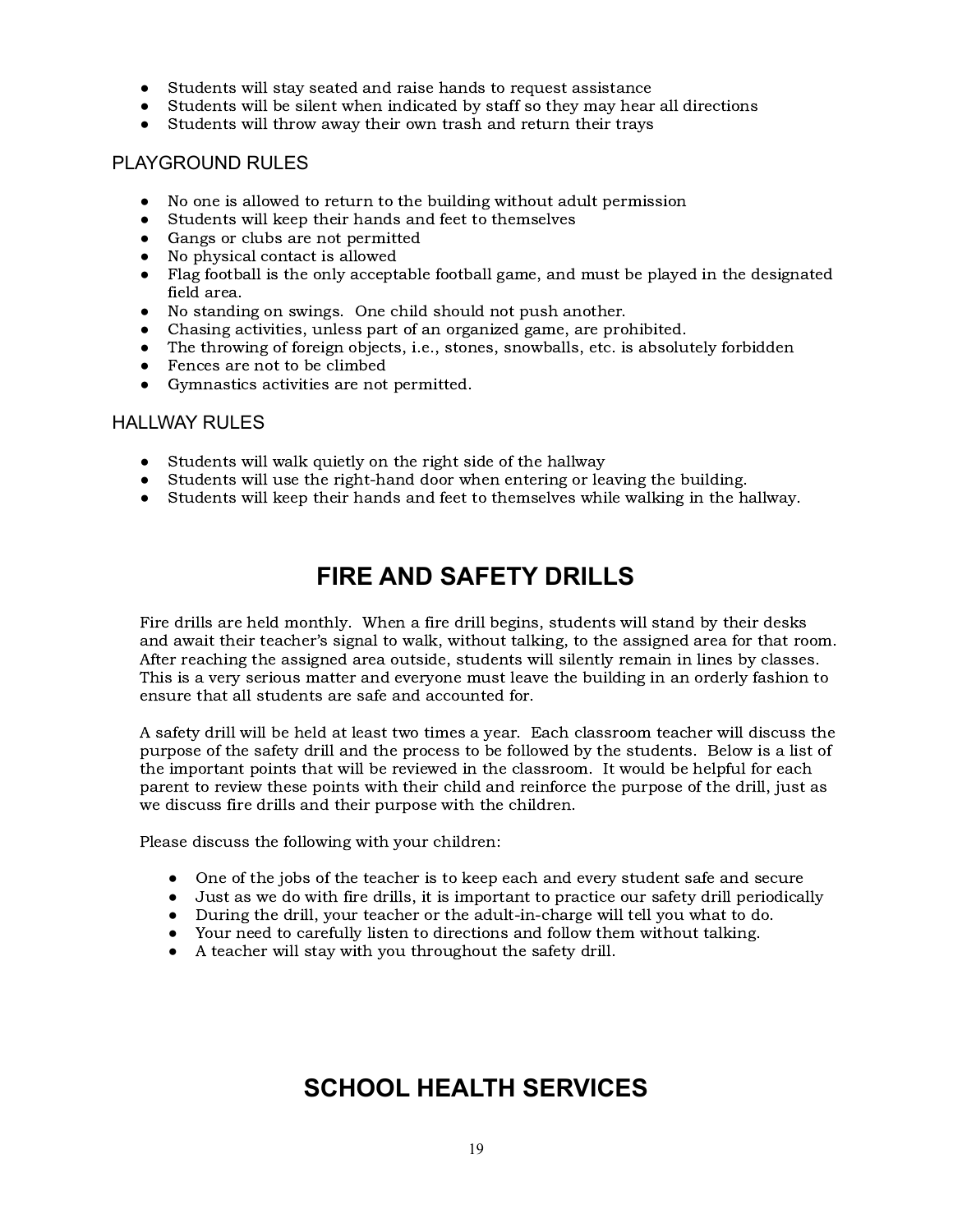wishing to see the nurse are to first obtain permission from the classroom teacher. Our school nurse, Mrs. Elizabeth Fortsch, RN, BSN, is scheduled to be in the health office five days per week, from 8:45 a.m. to 3:45 p.m. and may be reached at 203-245-6442. Students

#### <span id="page-19-0"></span>HEALTH CONCERNS

 for your child while in school. In order to provide for student safety, parents are requested to inform the nurse of any health concerns regarding their child. This may include food or insect allergies, asthma, diabetes, etc. All significant injuries, illnesses, & visits to Emergency Department should also be reported to the Health Office. This information will enable the nurse to plan and provide appropriate care

 personnel will notify 911 and your child will be transported to an emergency facility. In the event of a serious medical emergency or accident during the school day, school

 could impact during the bus ride to/from school. Appropriate school personnel and transportation services will be informed of serious health conditions. Parents should also contact transportation services regarding health issues that

#### INFORMATION PROVIDED ON THE EMERGENCY CARDS. PLEASE NOTIFY THE SCHOOL NURSE PROMPTLY IF THERE ARE ANY CHANGES IN THE

### <span id="page-19-1"></span>MEDICATION IN SCHOOL

 'Medications at School' as well as links for other helpful information. Connecticut State Law and Regulations require both a physician's written authorization and parent or guardian's written authorization for a nurse to administer any medication. **This** includes prescriptions as well as over-the-counter preparations. In the nurse's absence, an authorized member of the staff may administer the medication. The necessary forms are available from the school nurse or may be downloaded from the Madison Public Schools website at <http://www.madison.k12.ct.us/healthoffice.shtml>. Here you will find a link for

No medication - pills, drops, ointment, etc., is to be carried by a student, left in a desk, or given to a teacher. Medication to be administered to a student in school must be given to the nurse by the parent, and must be accompanied by written authorization as described above.

 FOLLOWING OVER-THE-COUNTER PREPERATIONS TO YOUR CHILD IF NEEDED: SCHOOL NURSES ARE AUTHORIZED BY THE MEDICAL ADVISOR TO ADMINISTER THE

- **Bacitracin**: topical application for minor abrasions and lacerations
- **Calagel:** topical application for itching
- $\blacksquare$  **Bactine**: topical application to clean wounds
- **Petroleum Jelly/Medicated lip ointment**: chapped lips
- **Sunscreen:** during a field trip if the child was not prepared at home.
- **Benadryl:** motion sickness (field trips grade  $4-12$ )
- **Benadryl:** 12.5mg/ tsp. or 25 mg. capsules for hives or allergic reaction.
- **Emergency Medications:** available per Medical Advisor orders:
	- a student without a history of previous reaction or known allergy. **EpiPen or Epinephrine 1:1000** for Anaphylactic shock (severe allergic reaction) for
	- have the medicine prescribed. You may choose to notify the school RN that you do • Epinephrine – The State of CT Public Act  $14-176$  requires schools to notify parent/guardians that a trained staff member may administer Epinephrine (EpiPen or generic) in an emergency situation if your child is having a severe allergic reaction. This applies to a child who has not been diagnosed with a severe allergy and does not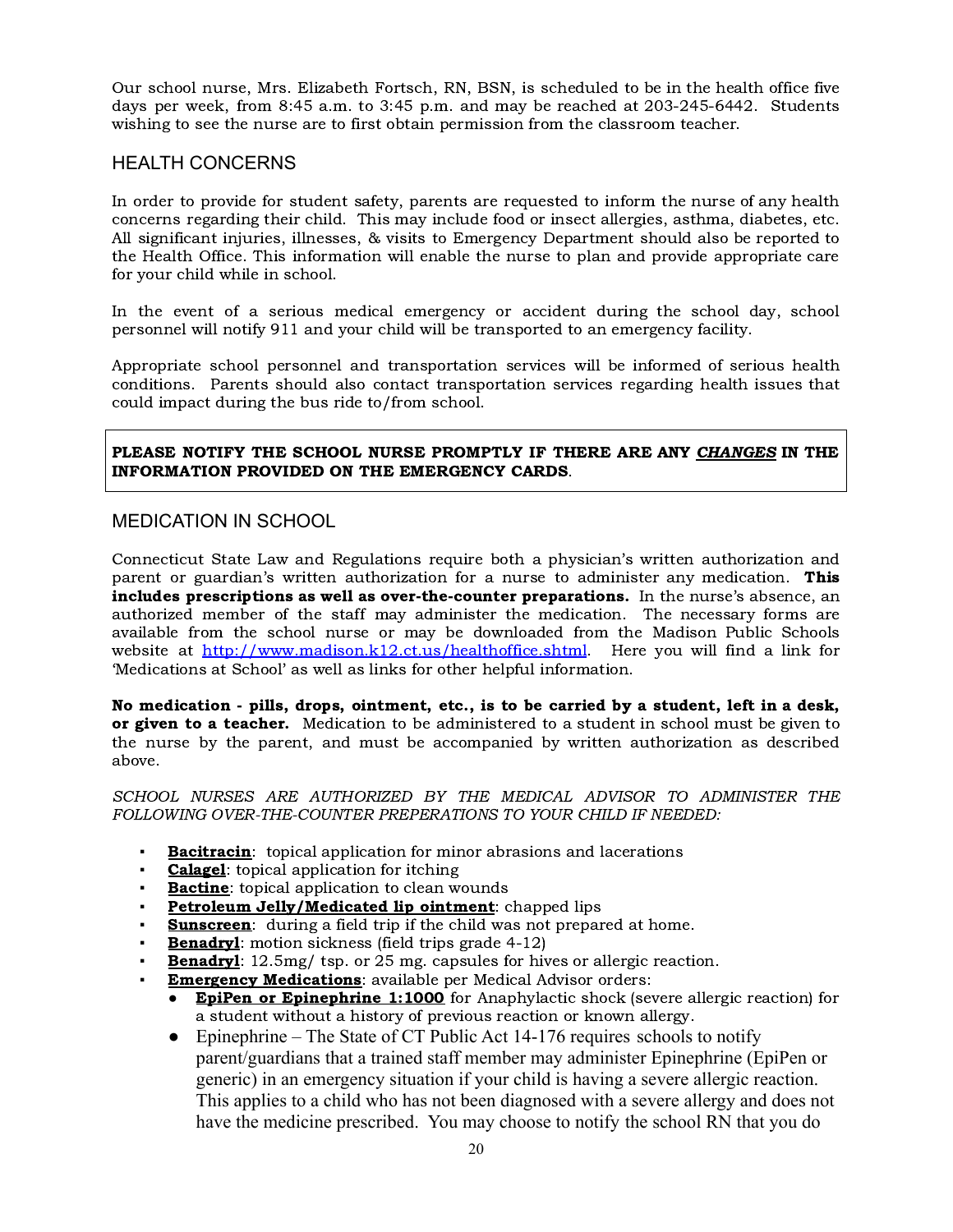# <span id="page-20-0"></span> **MANAGING STUDENT FOOD ALLERGIES & GLYCOGEN STORAGE DISEASE**

 adopted the following managed food guidelines: Due to the increasing number of students experiencing food allergies, the elementary schools

Parents will receive prior notification of any activities involving food products.

Parents are expected to notify the school of any allergies/issues related to food products.

<span id="page-20-1"></span> school will appropriately acknowledge children. Food will not be part of birthday celebrations. We understand the significance of birthdays; the

# **HOMEWORK**

The Madison Board of Education believes that homework is an integral component of the learning process when it is developmentally appropriate. Homework is designed with the intent to engage students in meaningful learning experiences outside of the classroom. When assigned, homework will provide students the opportunity to reinforce learning through the practice, application, and extension of knowledge and skills, as well as time to reflect upon their own learning*.* Homework also serves as a communication tool for families to better understand the activities and experiences occurring within the classroom*.*

The Board recognizes the importance for educators, families and students to promote a healthy lifestyle by balancing academic and non-academic activities, including, but not limited to clubs, extracurricular, and private family time. In our committed work to develop all learners' capacities to approach learning with persistence, resiliency, reflection, and adaptability, homework assignments shall be planned in accordance with the following principles<sup>\*</sup>:

- Homework should be meaningful, purposeful, appropriate, reasonable, and thoughtfully planned.
- The quantity and quality of homework should be consistent within grade levels, teams, and courses/classes.
- Research shows a strong correlation between the amount of reading done outside of school and gains in academic achievement. Therefore, it is the expectation that students will read each night to develop a love and appreciation of reading.
- Homework assignments should be designed to accommodate varied student abilities and needs.
- Students should be able to complete homework with minimal parental support. There should be a clear understanding of what to do and how to do it.
- Teachers will not make assumptions about resources available in the home, including access to technology.
- Homework should be directly related to the curriculum and driven by student progress.
- Teachers will provide timely feedback.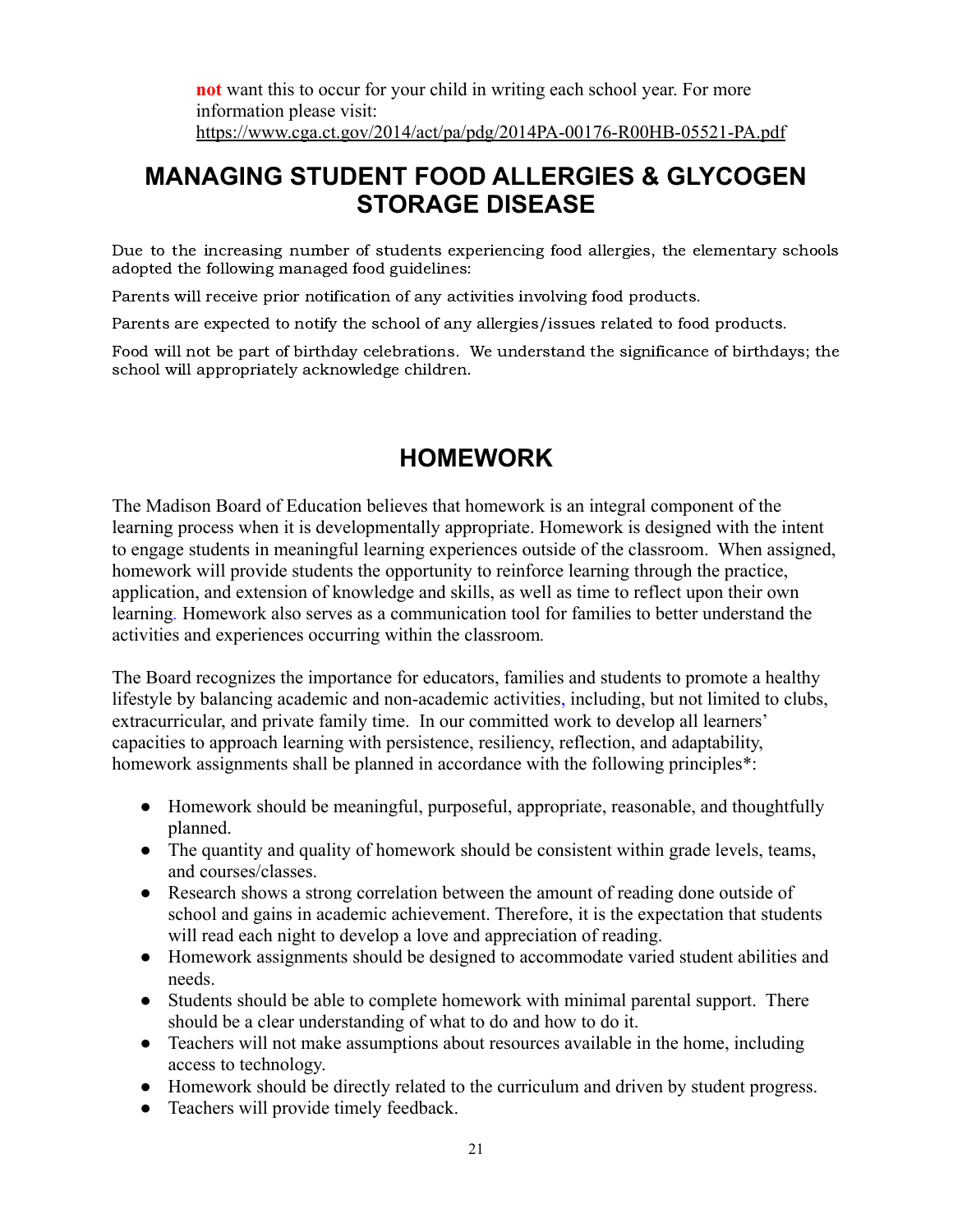- Homework will not be assigned with the expectation that vacation time will be needed to complete the assignment.
- The impact of homework on student grades should be clearly communicated to students and families. The weighting of homework in grade calculation shall not be the sole reason for a student failing a course.

# <span id="page-21-0"></span>K-4 ELEMENTARY HOMEWORK REGULATIONS/RECOMMENDATIONS

# *Homework Objectives*

- 1. To engage in meaningful learning experiences outside of the classroom.
- 2. To enrich school experiences and encourage a carry over into real life applications.
- 3. To reinforce and evaluate learning through the practice, application, integration and/or extension of knowledge and skills.
- 4. To foster communication between the school, family and community.
- 5. To value varied student abilities and needs.

 The developmental nature of young children requires educators to consider the amount of impact of academics on playtime. Therefore, no homework will be assigned during weekends or vacation periods. Reading is a fundamental skill that should be encouraged at all times. Homework grades for beginning learners will not be given since the purpose is to provide students the opportunity to apply, practice, or extend new learning, the impact of which will be reflected in core content grades. Consistency across the district and within a grade level should be developed for continuity and generalization of best practice. Homework expectations and a menu of options per unit should be provided to parents on teacher websites to enhance communication and serve as a tool for individual students.

# <span id="page-21-1"></span>*Guidelines:*

# GRADES K-2 -

# *Recommended nightly reading with an adult and/or independently,*

- ● Weekly/daily conversation starters will be provided to prompt home discussions about learning experiences in school (i.e. Ask Me notes; question prompts)
- ● Math fact fluency is provided in grade two using tools appropriate to match the needs and interests of students (i.e. computer practice, games, paper and pencil tasks, etc)
- ● A menu of options by unit will be provided to families who seek additional opportunities in reading and mathematics.

# <span id="page-21-2"></span>GRADE 3 -

# *Nightly reading independently with an adult and/or independently.*

- ● Weekly/daily conversation starters will be provided to prompt home discussions about learning experiences in school (i.e. Ask Me notes; question prompts)
- ● Math fact fluency is practiced using tools appropriate to match the needs and interests of students (i.e. computer practice, games, paper and pencil tasks, etc).
- ● A menu of options by unit will be provided to families who seek additional opportunities in reading and mathematics.
- ● Projects will be designed to engage students in meaningful learning experiences directly related to the curriculum with minimal adult support.

# *Recommendations:*

### *When appropriate...*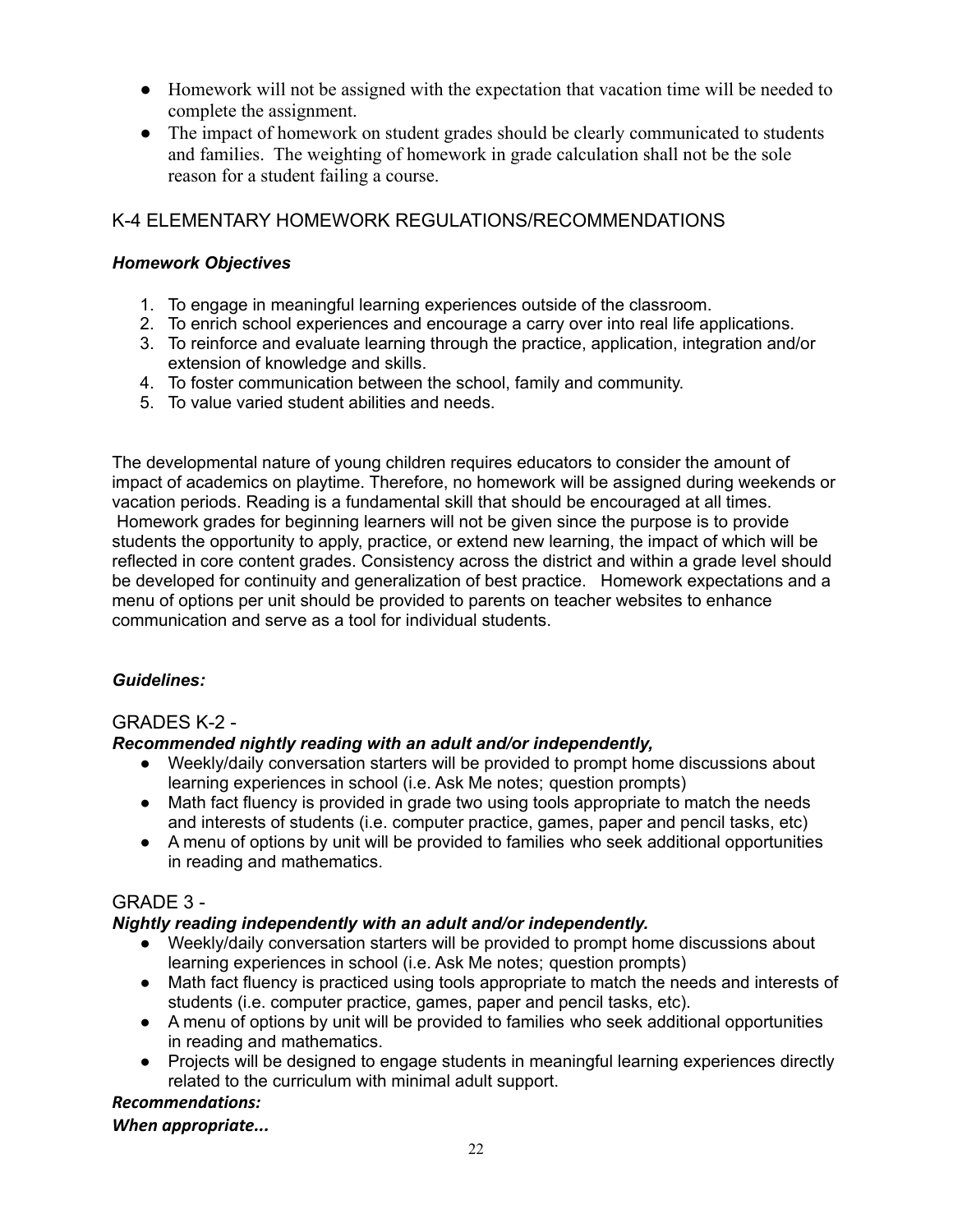- Provide time in class with necessary technology, resources and/or materials, for students to work on assignments, including long-term papers or projects.
- Give students advanced notice regarding upcoming projects. Consider previewing homework assignments for the week, or major assignments for the unit, to allow for students to manage their time more efficiently.
- Provide more than one night for an assignment.
- Communicate a "maximum time" that students should spend on an assignment to avoid unnecessary stress if a student is struggling with an assignment.
- Keep parents informed of major homework assignments or anticipated projects.
- Provide student choice regarding the content, format, and timing of the homework assignment or project.
- If assigned homework is valuable and important, then timely feedback on homework should be given.

# <span id="page-22-0"></span>FOR PARENTS & STUDENTS: WAYS TO PRACTICE

### **Reading**

 Read with a parent/guardian Set goals for individual students to increase stamina, expand genres, Partner read/book clubs Read to an audience Read a script and show a play Read independently

### **Math**

<span id="page-22-1"></span> Apps - see website for suggestions Games - see website for suggestions Paper and Pencil tasks Oral practice Draw pictures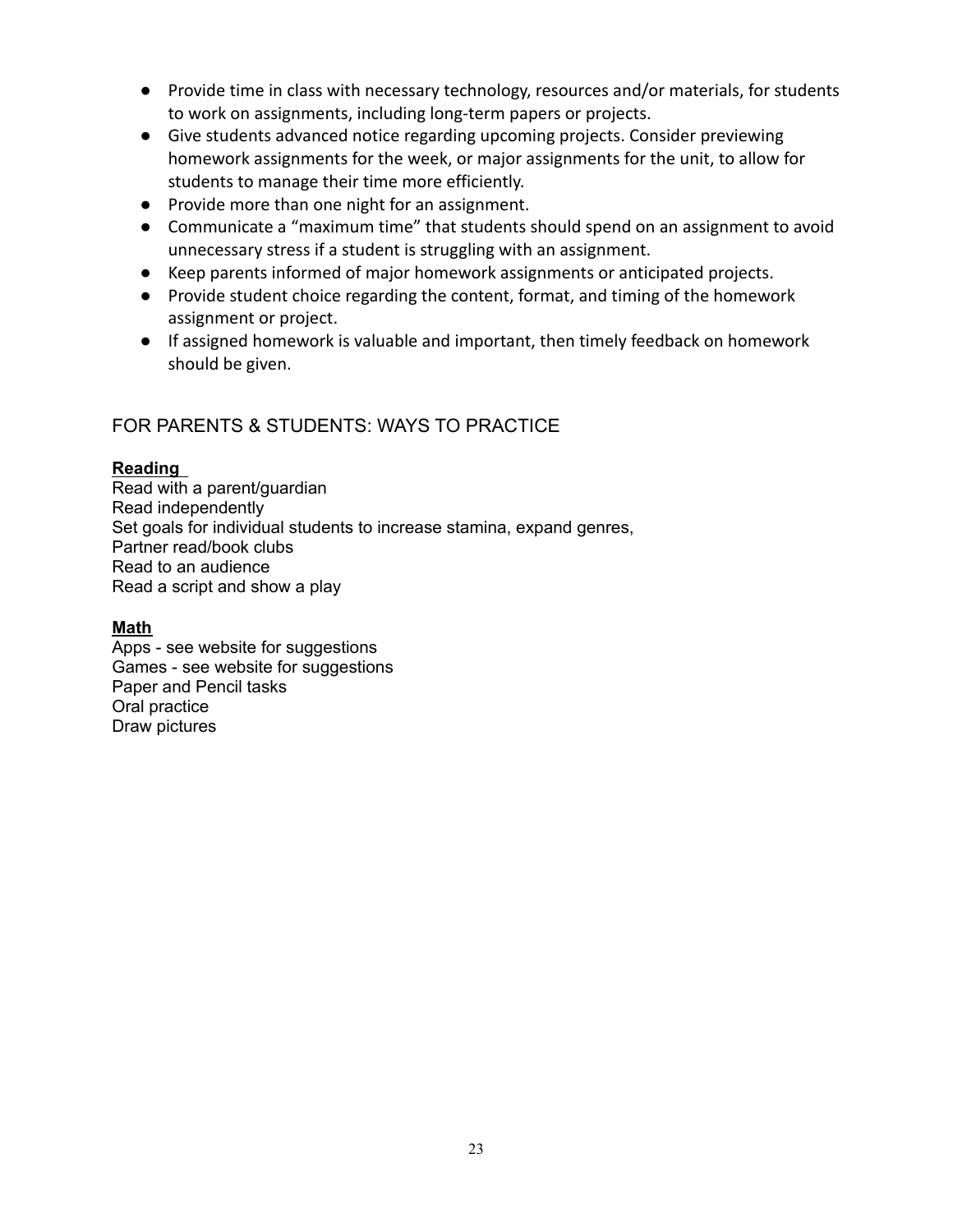# **PARENT TEACHER ORGANIZATION 2021-2022**

#### <span id="page-23-0"></span>**OFFICERS**

President: Mrs. Jennifer Gordon @ [jenstefaniak@hotmail.com](mailto:jenstefaniak@hotmail.com) Co-Vice -President: Mrs. Stephanie Amport @ [stephbuia@gmail.com](mailto:stephbuia@gmail.com) Co-Vice-President: Mrs. Hilary Axtmayer @ [hilary.axtmayer@gmail.com](mailto:hilary.axtmayer@gmail.com) Treasurer: Mrs. Erica McMillian @ [efmcmillian@gmail.com](mailto:efmcmillian@gmail.com) Secretary: Mrs. Krista Surprenant @ [kristasurprenant@hotmail.com](mailto:kristasurprenant@hotmail.com)

 encouraged to volunteer time in classrooms as well as with school activities. The Ryerson School PTO is an active and involved organization. We work in close cooperation with the entire school staff and assist with many of their daily activities. Parents are

Our annual fundraisers include the annual membership drive, book fair, spaghetti dinner, mini golf family night, square one art, talent show, give to grow, box tops and the fun fair in May. All money raised is returned to the students in the form of cultural arts programs, field trips, media supplies, computer hardware and software, and refreshments for school concerts and special events.

 PTO board listed above. We urge all parents to attend our meetings to keep informed of current events in school. We have many committees and projects that require the ideas, talents and assistance of all our families. We invite parents to help us by participating in these efforts. If you have any questions or suggestions or wish to help, please email one of the members from the Executive

### <span id="page-23-1"></span>ROOM PARENTS

The classroom teacher selects room parents on a lottery basis. Duties include:

- **E** Attending monthly PTO meetings
- Organization of parent volunteers for classroom activities, field trips, Fun Fair, and parties to assist the teacher
- Distribution of PTO information to parents, acting as a liaison
- $\blacktriangle$  Submission of classroom photos for the annual school yearbook

# <span id="page-23-2"></span>**MADISON BEFORE/AFTERSCHOOL PROGRAM**

 245-5626 OR 203 245-5624. The Madison Beach and Recreation Department sponsors the Before/Afterschool Program held here at Ryerson School. The program operates from 7:00 a.m. to 8:45 a.m. and 3:25 p.m. to 6:00 p.m. The program is in session on all scheduled early dismissal days or on days with delayed openings. It does not operate on days when school is dismissed early due to inclement weather or emergencies. To register for this program, call the Madison Beach & Recreation Department at 203

#### Monthly Fees

| Before School: | 1 day/week  | \$41.00 |
|----------------|-------------|---------|
|                | 2 days/week | \$62.00 |
|                | 3 days/week | \$84.00 |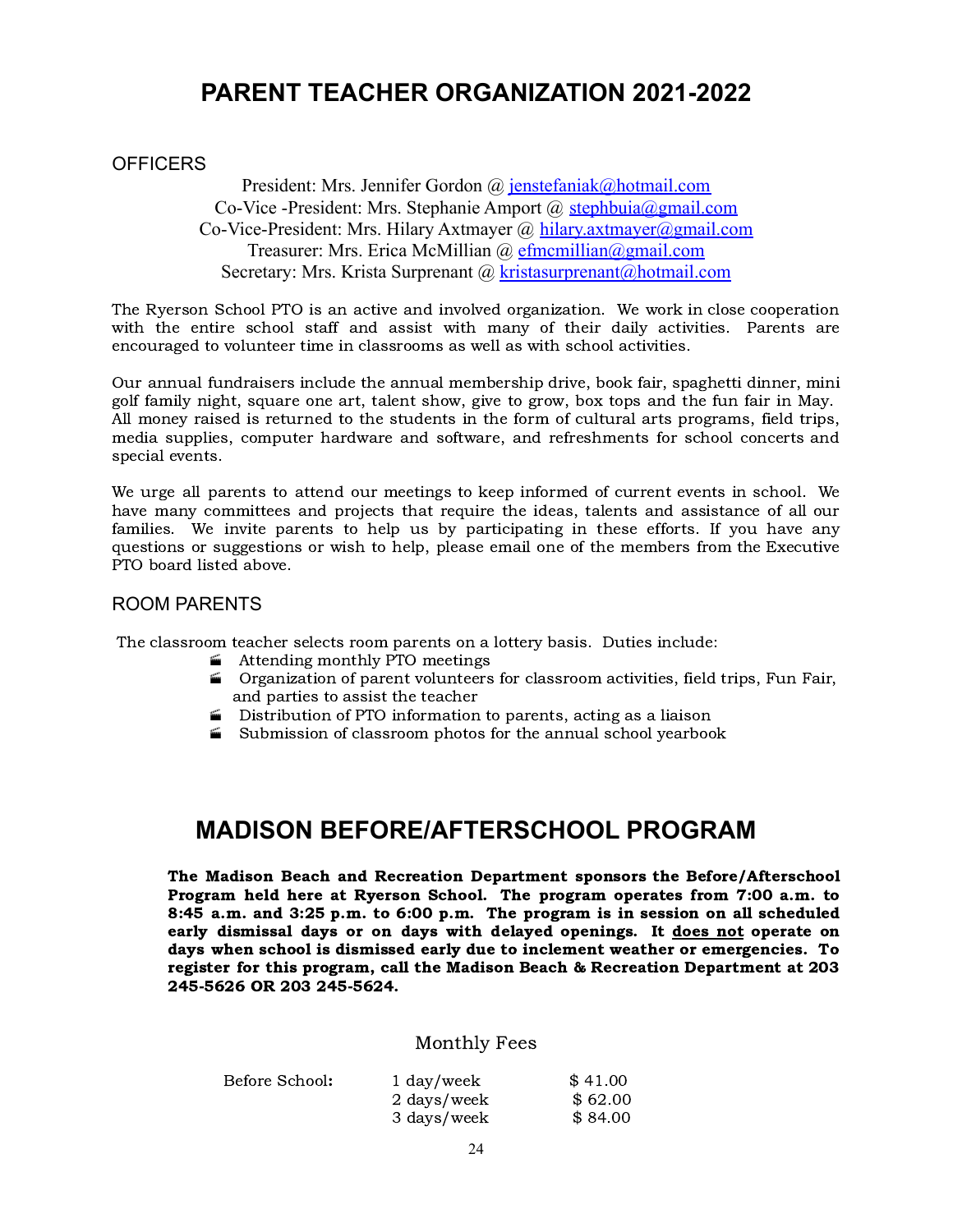|               | 4 days/week<br>5 days/week                                                | \$105.00<br>\$125.00                                   |
|---------------|---------------------------------------------------------------------------|--------------------------------------------------------|
| After School: | $1$ day/ week<br>2 days/week<br>3 days/week<br>4 days/week<br>5 days/week | \$56.00<br>\$93.00<br>\$128.00<br>\$169.00<br>\$207.00 |
| Drop-In Pass: | \$101.00 for 15 hours<br>\$184.00 for 30 hours                            |                                                        |

(Passes will be sold for only 15 or 30 hours.)

 Passes may be purchased at the Recreation Department or through the mail. Hours Will be marked off as they are used. Please note that we will deduct by increments of 15 minutes. The passes are usually left on the site with the staff. A personal check for payment is preferred.

 Early Dismissal Days (NOT due to inclement weather or emergencies): After School starts as soon as school is dismissed and runs until 6:00 p.m.

# **ANNUAL BOARD OF EDUCATION POLICIES/NOTIFICATIONS**

 The following policies are accessible on the Madison Public Schools website: ([www.madison.k12.ct.us\)](http://www.madison.k12.ct.us).

#### **MADISON PUBLIC SCHOOLS BOARD OF EDUCATION POLICIES REQUIRED DUE PROCESS NOTIFICATIONS**

| #0521 and #5020.1 | Nondiscrimination                                                        |
|-------------------|--------------------------------------------------------------------------|
| #3541.5           | <b>Transportation Safety Complaints</b>                                  |
| #4010             | Prohibition on Recommendations for Psychotropic Drugs                    |
| #4112.1           | Certification                                                            |
| #4141             | Social Network                                                           |
| #5020             | <b>Equal Educational Opportunity</b>                                     |
| #5060             | <b>Registration for School</b>                                           |
| #5070             | Promotion / Acceleration / Retention                                     |
| #5080.1           | Tardiness                                                                |
| #5080.2           | Truancy                                                                  |
| #5090.1.4         | Student Misconduct in Schools                                            |
| #5090.3           | <b>General Rules of Student Conduct</b>                                  |
| #5090.3.3         | Student Conduct on School Buses                                          |
| #5090.3.4         | Out of School Misconduct                                                 |
| #5090.4.2.1       | Pledge of Allegiance                                                     |
| #5090.7           | Drugs, Alcohol, Tobacco, Inhalants, and Performance-Enhancing Substances |
| #5090.8           | Weapons and Dangerous Instruments                                        |
| #5100.9.1         | Student Recruitment                                                      |
|                   |                                                                          |